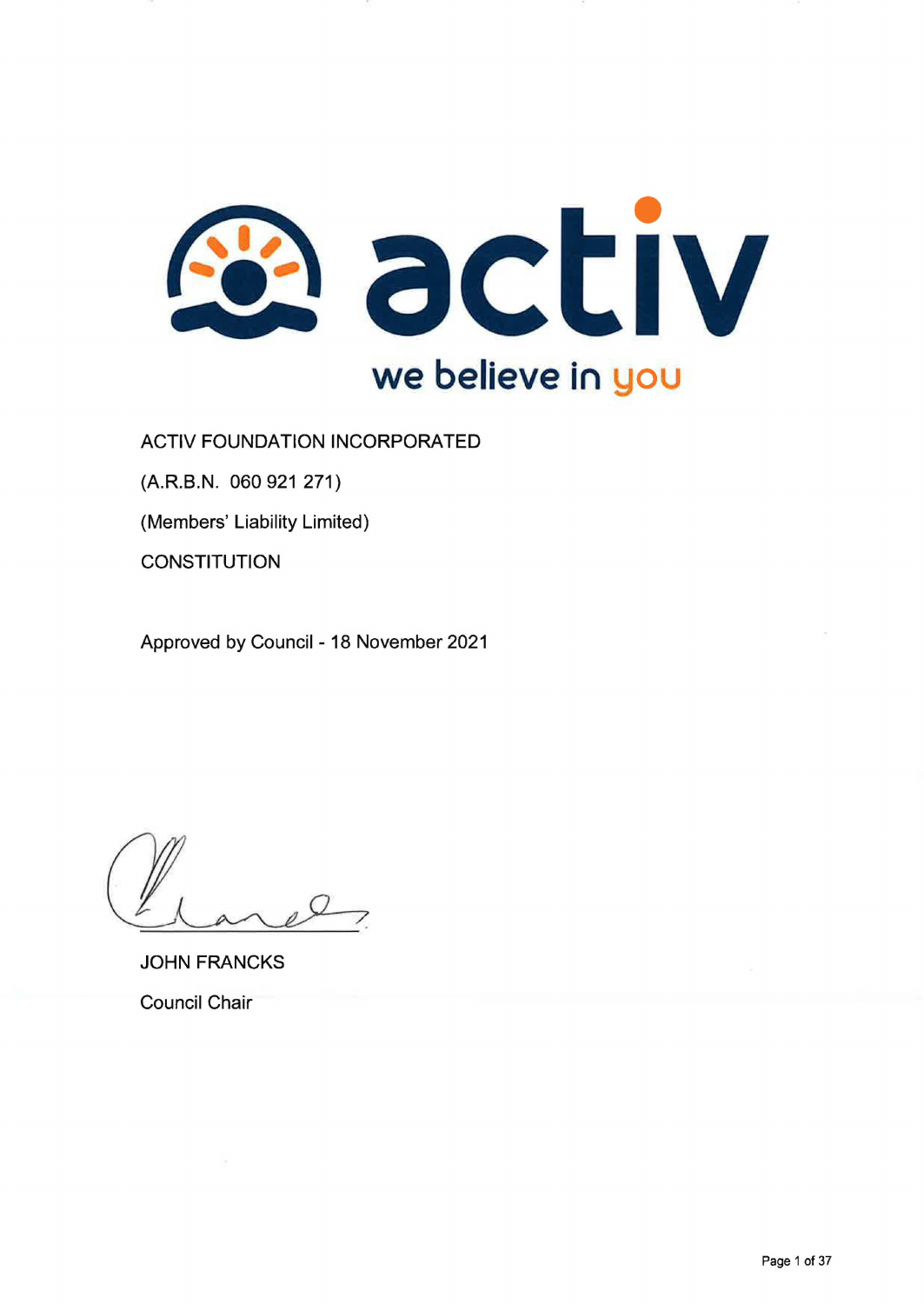# **TABLE OF CONTENTS**

| 1.  |            |                                                                                |  |  |
|-----|------------|--------------------------------------------------------------------------------|--|--|
|     | 1.1        |                                                                                |  |  |
|     | 1.2        |                                                                                |  |  |
| 2.  |            |                                                                                |  |  |
|     | 2.1        |                                                                                |  |  |
|     | 2.2        |                                                                                |  |  |
|     | 2.3        |                                                                                |  |  |
|     | 2.4        |                                                                                |  |  |
|     | 2.5        |                                                                                |  |  |
|     | 2.6        |                                                                                |  |  |
|     | 2.7        |                                                                                |  |  |
| 3.  |            |                                                                                |  |  |
| 4.  |            |                                                                                |  |  |
|     | 4.1        |                                                                                |  |  |
|     | 4.2        |                                                                                |  |  |
|     | 4.3        |                                                                                |  |  |
| 5.  |            |                                                                                |  |  |
|     |            |                                                                                |  |  |
|     | 5.1        |                                                                                |  |  |
|     | 5.2        |                                                                                |  |  |
| 6.  |            |                                                                                |  |  |
|     | 6.1        |                                                                                |  |  |
|     | 6.2        |                                                                                |  |  |
|     | 6.3        |                                                                                |  |  |
|     | 6.4        |                                                                                |  |  |
|     | 6.5<br>6.6 |                                                                                |  |  |
|     | 6.7        |                                                                                |  |  |
|     | 6.8        |                                                                                |  |  |
|     | 6.9        |                                                                                |  |  |
|     | 6.10       |                                                                                |  |  |
|     | 6.11       |                                                                                |  |  |
|     | 6.12       |                                                                                |  |  |
|     |            |                                                                                |  |  |
|     |            |                                                                                |  |  |
| 7.  |            |                                                                                |  |  |
|     | 7.1        |                                                                                |  |  |
|     | 7.2        |                                                                                |  |  |
|     | 7.3        |                                                                                |  |  |
|     | 7.4        | WHEN USING THE INFORMATION IN THE REGISTER OF COUNCIL MEMBERS IS PROHIBITED 17 |  |  |
| 8.  |            |                                                                                |  |  |
| 9.  |            |                                                                                |  |  |
| 10. |            |                                                                                |  |  |
|     |            |                                                                                |  |  |
|     |            |                                                                                |  |  |
|     |            |                                                                                |  |  |
|     |            |                                                                                |  |  |
|     |            |                                                                                |  |  |
|     |            |                                                                                |  |  |
|     |            |                                                                                |  |  |
|     |            |                                                                                |  |  |
|     |            |                                                                                |  |  |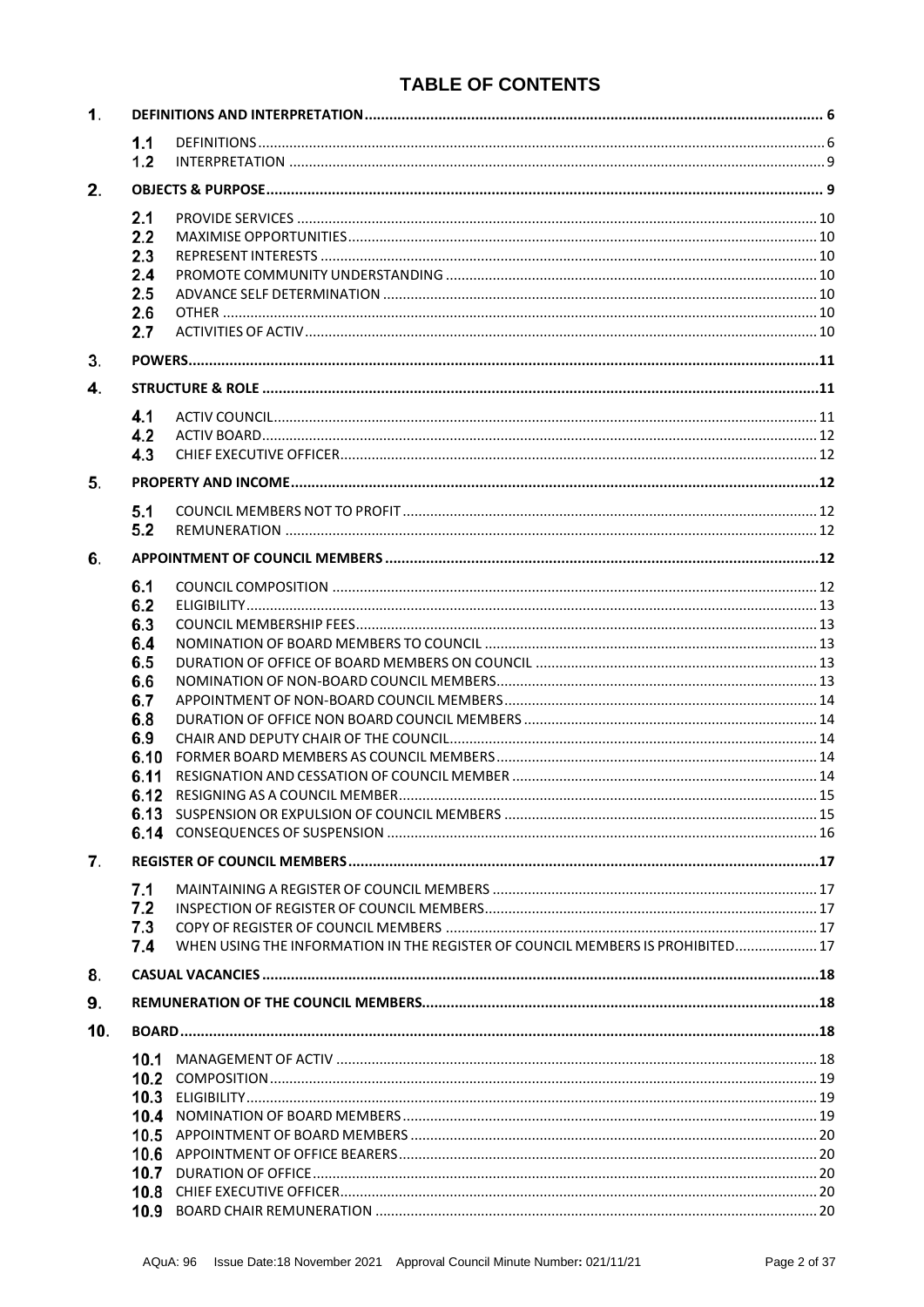| 11. |      |  |  |  |
|-----|------|--|--|--|
|     |      |  |  |  |
|     |      |  |  |  |
|     |      |  |  |  |
|     |      |  |  |  |
| 12. |      |  |  |  |
|     |      |  |  |  |
|     |      |  |  |  |
| 13. |      |  |  |  |
| 14. |      |  |  |  |
|     |      |  |  |  |
| 15. |      |  |  |  |
|     | 15.1 |  |  |  |
|     |      |  |  |  |
|     |      |  |  |  |
|     |      |  |  |  |
|     |      |  |  |  |
|     |      |  |  |  |
|     |      |  |  |  |
|     |      |  |  |  |
|     |      |  |  |  |
|     |      |  |  |  |
|     |      |  |  |  |
|     |      |  |  |  |
| 16. |      |  |  |  |
|     |      |  |  |  |
|     |      |  |  |  |
|     |      |  |  |  |
|     |      |  |  |  |
| 17. |      |  |  |  |
|     |      |  |  |  |
|     |      |  |  |  |
|     |      |  |  |  |
| 18. |      |  |  |  |
|     |      |  |  |  |
|     |      |  |  |  |
|     |      |  |  |  |
|     |      |  |  |  |
|     |      |  |  |  |
|     |      |  |  |  |
|     |      |  |  |  |
|     |      |  |  |  |
|     |      |  |  |  |
|     |      |  |  |  |
|     |      |  |  |  |
|     |      |  |  |  |
|     |      |  |  |  |
| 19. |      |  |  |  |
| 20. |      |  |  |  |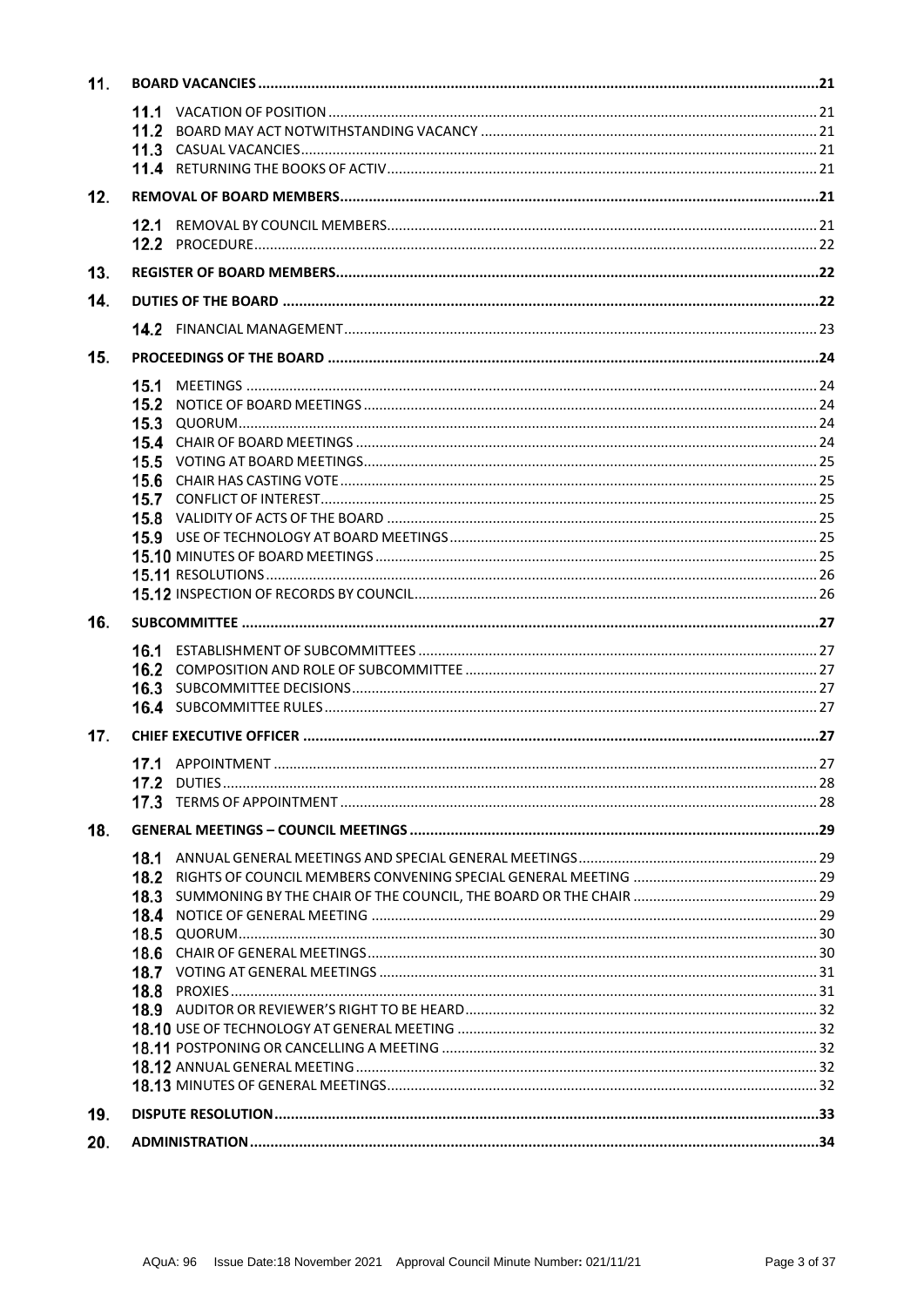| 21. |  |  |  |
|-----|--|--|--|
|     |  |  |  |
| 22. |  |  |  |
|     |  |  |  |
| 23. |  |  |  |
| 24. |  |  |  |
|     |  |  |  |
| 25. |  |  |  |
| 26. |  |  |  |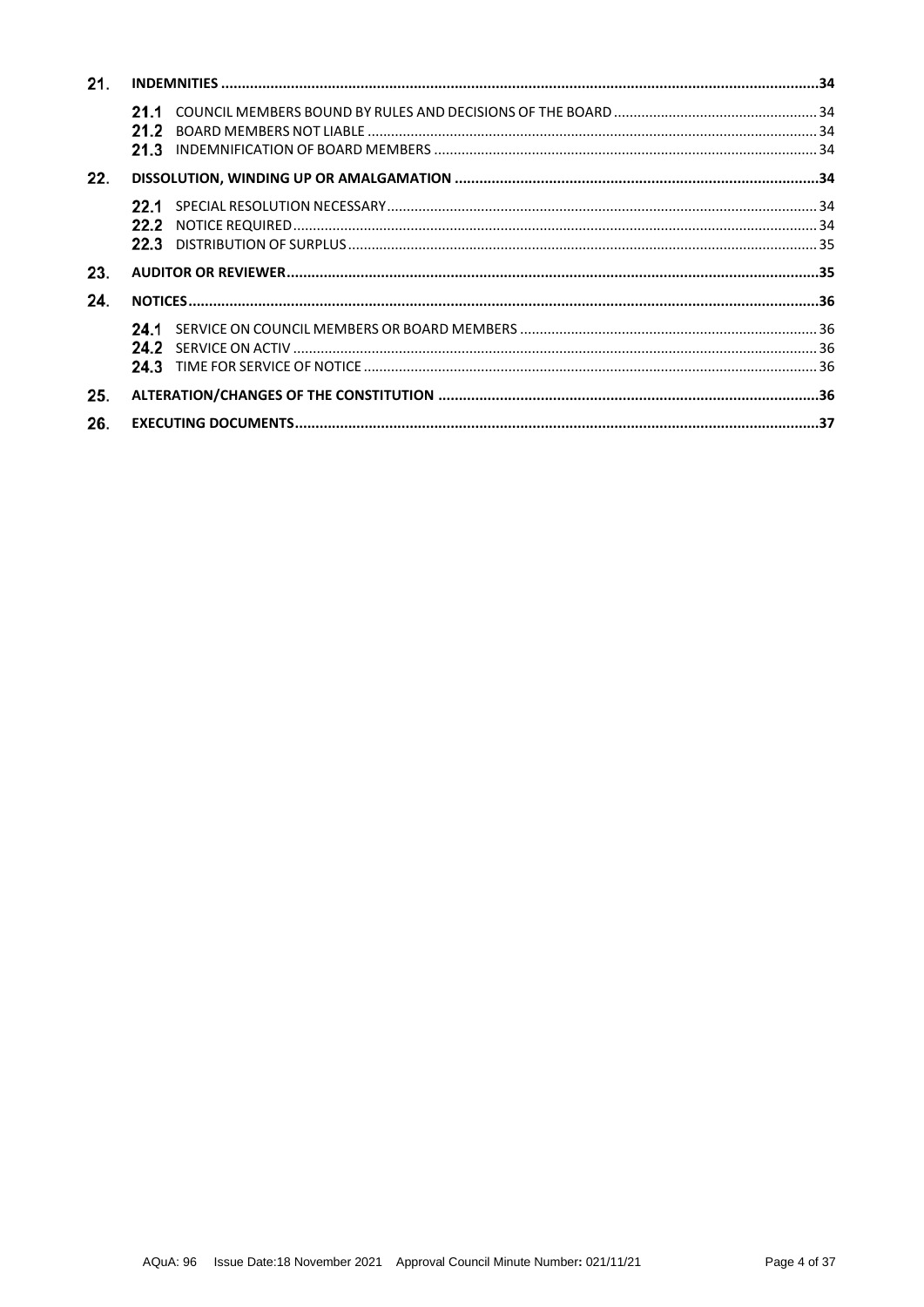# **PREAMBLE**

Activ Foundation Incorporated (Formerly the Slow Learning Children's Group) was formed in 1951 by a group of dedicated families who believed their children living with intellectual Disability deserved better, came together in support of each other.

Activ is proud of this heritage and those founding families who had the courage and belief that their children with developmental Disability deserved better. They had the leadership and the passion to build something for generations to come. As the Disability sector evolved, so did the organisation and it continues to evolve, particularly with the advent of the National Disability Insurance Scheme.

Whilst Activ's original core services were focused for people with developmental Disability it now embraces all people living with Disability. Further, the founding families' attributes of leadership, passion, courage and vision still drive the organisation today. These attributes underpin the honour and respect held for the capabilities and potential of people living with Disability and of their right to choice, freedom and empowerment to live their life full of growth and happiness.

# **CONSTITUTION**

This document is the Constitution of Activ Foundation Incorporated, incorporated under the Act ("Constitution").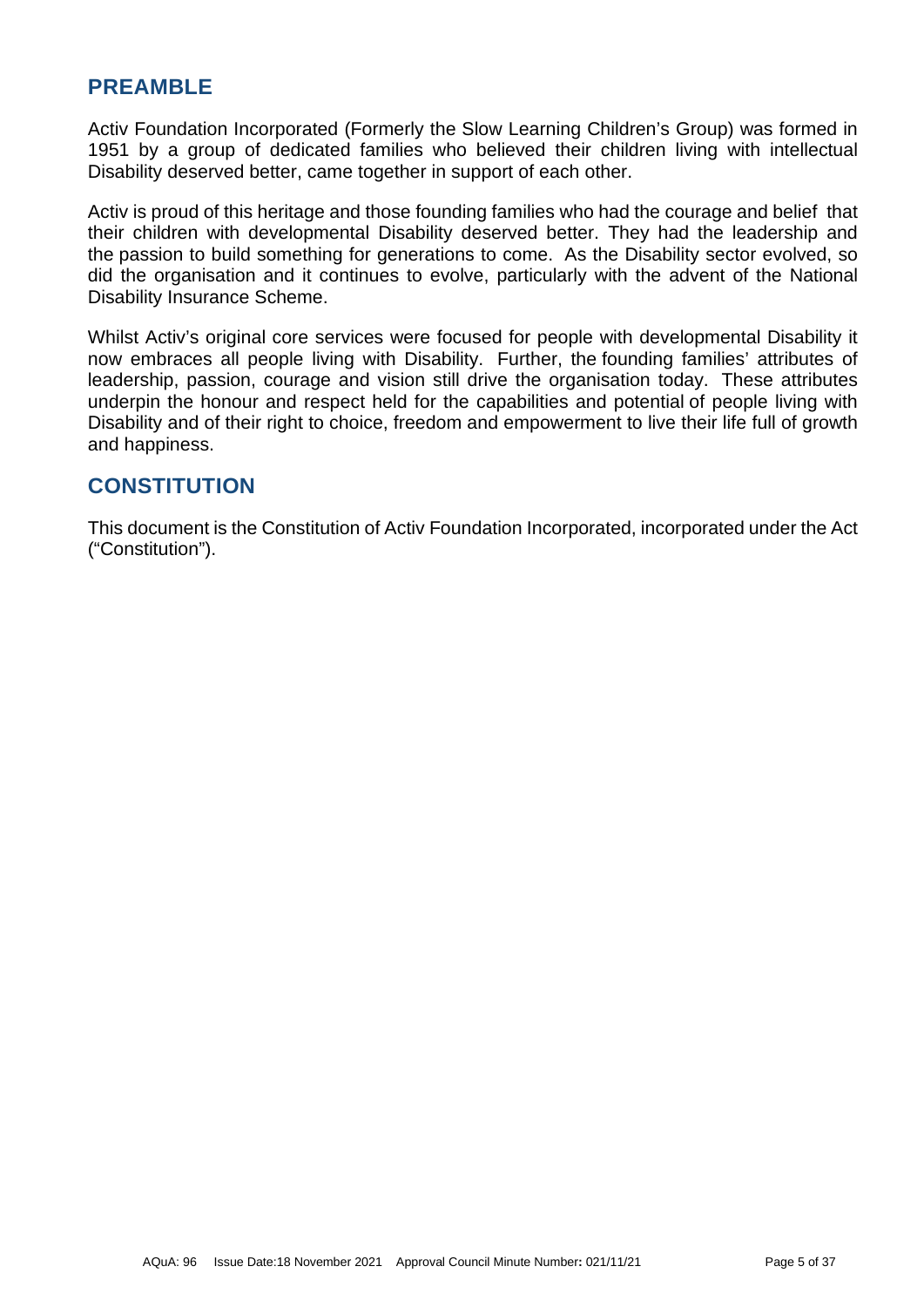### <span id="page-5-0"></span> $1<sub>1</sub>$ **DEFINITIONS AND INTERPRETATION**

#### <span id="page-5-1"></span> $1.1$ **DEFINITIONS**

In this Constitution, unless the contrary intention appears or the context does not permit:

"**ACNC**" means the Australian Charities and Not-for-profits Commission.

"**ACNC Act**" means the Australian Charities and *Not-for-profits Commission Act 2012 (Cth)*.

"**ACNC Commissioner**" means the Commissioner of the ACNC for the purposes of the ACNC Act.

"**Act**" means the *Associations Incorporations Act 2015 (WA)*.

"**Activ**" shall mean Activ Foundation Incorporated.

"**Annual General Meeting**" shall mean the meeting required by this Constitution to be held once in each calendar year after the end of the Financial Year in accordance with the Act.

"**Auditor**" means the auditor, if any, of Activ appointed under rule [23.](#page-34-1)

"**Board**" means the Board of Directors established pursuant to this Constitution.

"**Board Meeting**" means a meeting of the Board.

"**Board Member**" means a member of the Board.

"**"Board Council Member**" means a Board Member who is also a Council Member.

**Board Moratorium Period** means the period of two (2) years from the date the Board Member ceased to be Board Member.

"**Business Day**" means a day which is not a Saturday, Sunday or public holiday in Perth, Western Australia.

"**Chair and Deputy Chairs of the Board**" means the chair or deputy chairs appointed by the Board pursuant to rule [10.6.](#page-19-1)

"**Chair and Deputy Chair of the Council**" means the chair or deputy chair appointed by the Council pursuant to rule 6.9

"**Chief Executive Officer**" has the meaning given in rule [17.](#page-26-5)

"**Commissioner**" means the Commissioner of Taxation, a Second Commissioner of Taxation or a Deputy Commissioner of Taxation for the purposes of the ITAA97.

### "**Community Housing Assets**" means:

(a) land and/or premises transferred to Activ as a community housing provider by the Housing Authority, but does not include land or land and premises that the Housing Authority sells at market value to Activ;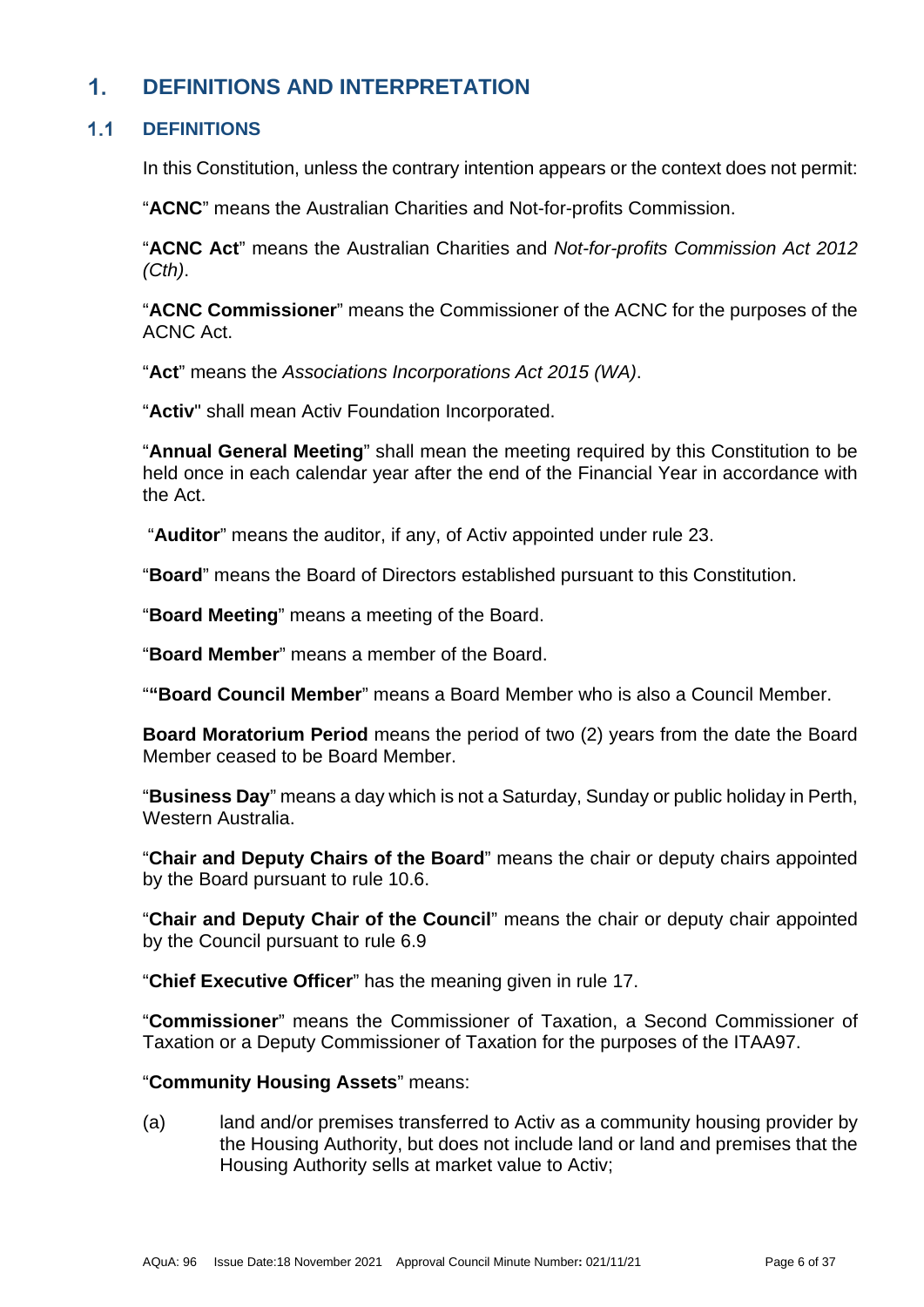- (b) land and/or premises acquired by Activ wholly or partly with funding provided by the Housing Authority, including but not limited to where such funding is comprised of:
	- (i) funding provided directly by the Housing Authority;
	- (ii) GST input tax credits claimed by Activ in connection with any supplies which are funded wholly or in part by the Housing Authority;
- (c) a legal interest in land and/or premises acquired by Activ wholly or partly with funding provided by the Housing Authority or where the acquisition is facilitated by the Housing Authority;
- (d) land and/or premises acquired by Activ wholly or in part with borrowings leveraged off or cash flow generated from any assets in Activ's portfolio in which the Housing Authority has an interest;
- (e) land and/or premises where the Housing Authority is identified as having an interest in any legal agreement;
- (f) land and/or premises procured with the proceeds of sale of land and/or premises in which the Housing Authority has an interest; and
- (g) housing constructed by the Housing Authority or improvements made on land and/or premises by the Housing Authority,

provided that the Housing Authority has a legal interest in any such land/or premises by way of legal agreement between the Housing Authority and Activ.

"**Community Housing Provider**" means an organisation that provides community housing and has successfully achieved registration under the Community Housing Regulatory Framework as a tier 1, 2 or 3 provider.

"**Community Housing Regulatory Framework**" means a regulatory administrative system implemented by the Housing Authority to register and regulate Community Housing Providers.

"**Constitution**" means this constitution of Activ.

"**Council**" means the Council of Activ established pursuant to this Constitution.

"**Council Member**" means a member of Activ.

"**Council Membership Fee**" has the meaning given in rule 6.3.

"**Deductible Gift Recipient**" means an institution, fund, authority or any other entity that is endorsed as a deductible gift recipient by the Commissioner under Division 30 of the ITAA97 or is a specifically listed deductible gift recipient under Division 30 of the ITAA97.

"**Delegate**" means, the individual appointed and delegated to by the Chief Executive Officer to act in his or her absence.

"**Delegations Policy**" means Activ's Delegation of Authority policy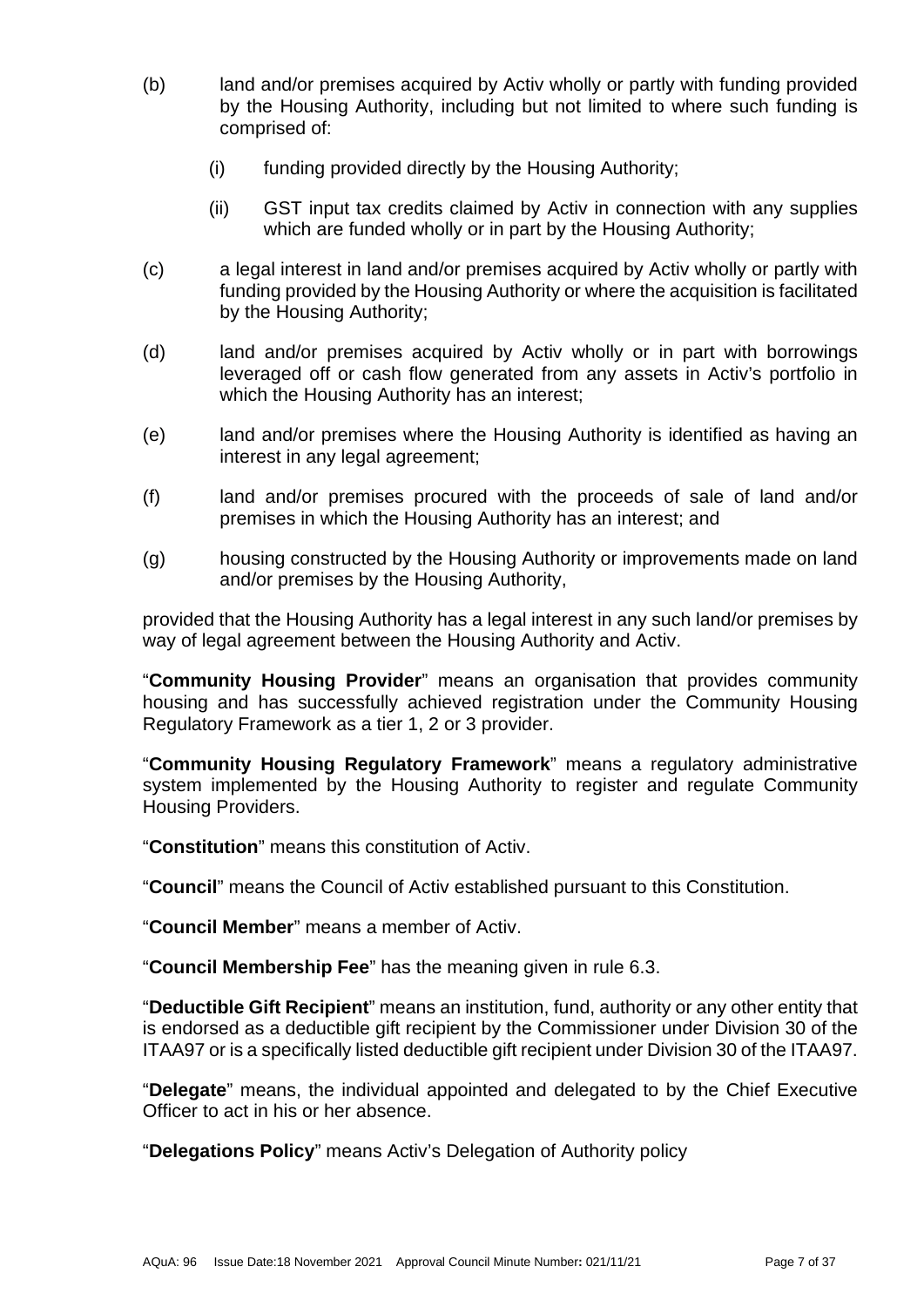"**Disability**" shall mean a Disability that is attributable to one or more intellectual, cognitive, neurological, sensory, psychiatric or physical impairment whether congenital or occurring as a result of an event or disease that is permanent or likely to be permanent and result in substantial functional or cognitive limitation including, but not limited to:

- (a) Communication;
- (b) Social interaction;
- (c) Learning;
- (d) Mobility;
- (e) Self care;
- (f) Self-management; or
- (g) As determined by the Board in accordance with Activ's Objects, the term "people living with Disability" may include people with other disabilities.

"**Employee Moratorium Period**" means the period of two (2) years from the date of ceasing employment with Activ.

"**Financial Year**" means the period commencing on the first day of July in each year, and ending on the thirtieth (30) day of June in the following year.

"**General Meeting**" means a meeting of the Council Members for the purpose of conducting the business of Activ and includes an Annual General Meeting and a Special General Meeting.

"**Housing Authority**" means a body corporate constituted under the *Housing Act 1980 (WA)* as amended.

"**ITAA97**" means the *Income Tax Assessment Act 1997 (Cth)*.

"**Objects**" means the objects of Activ as set out in rule [2](#page-8-1) and [2.1](#page-9-0) - 7.

**"Office Bearers"** means the Board Chair and Deputy(s) as in rule 10.2

"**Patron**" means a non-member appointed by resolution of the Board to lend their name and non-financial support to Activ to assist Activ in meeting its Objects and purpose.

"**Percentage**" has the meaning given in rule [18.1\(a\)\(iii\).](#page-28-5)

"**Register of Council Members**" means the register of Council Members referred to in rule [7.](#page-16-0)

"**Registered Public Benevolent Institution**" has the meaning contained in section 995(1) of the ITAA97.

"**Reviewer**" means the reviewer, if any, of Activ appointed under rule [23.](#page-34-1)

"**Special General Meeting**" means a General Meeting other than an Annual General Meeting.

"**Subcommittee**" means a subcommittee of the Board established under rule [16.](#page-26-0)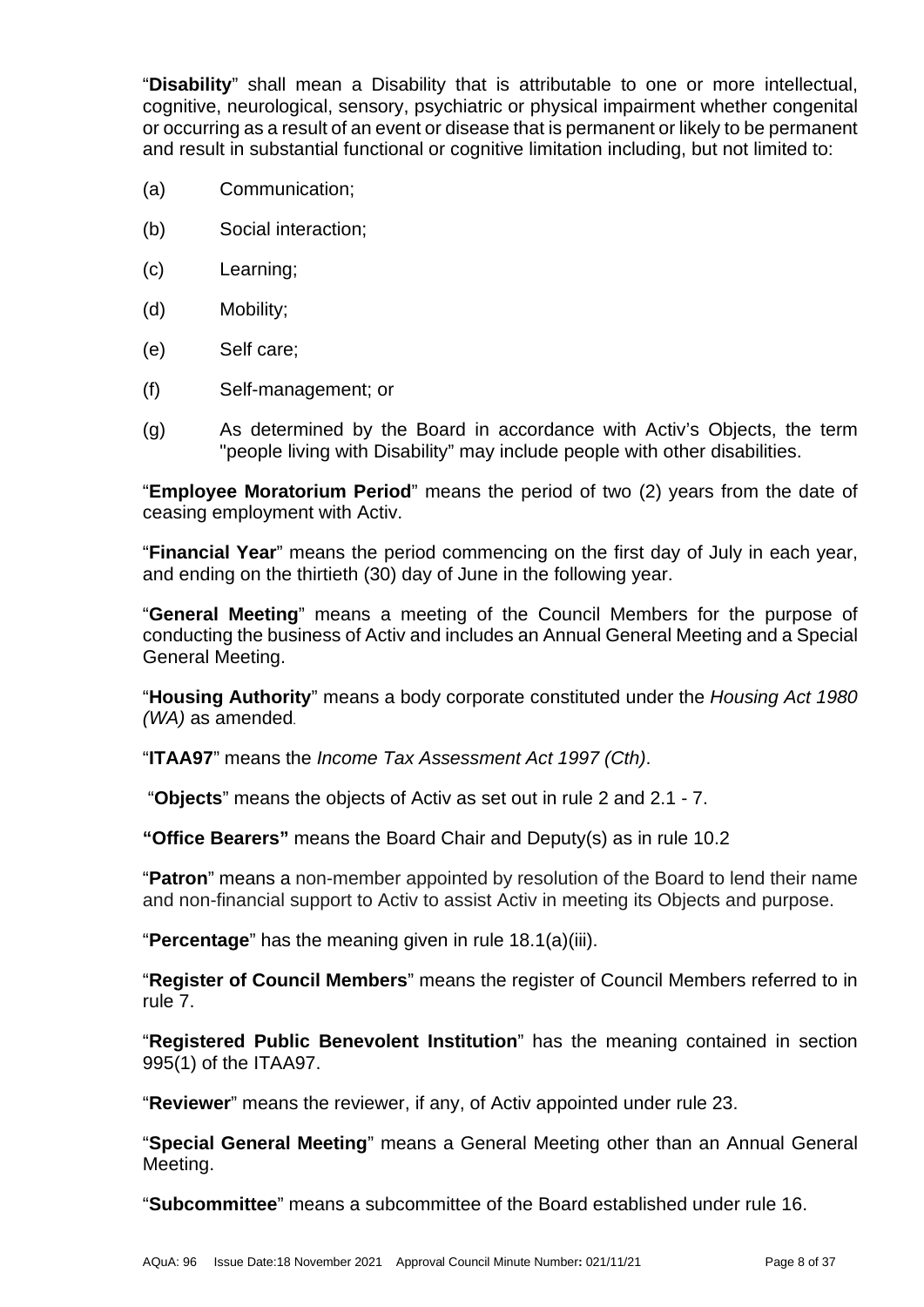"**Special Resolution**" means a resolution of Activ passed at a General Meeting by not less than 75% of the Council Members entitled to vote, present and voting at the General Meeting, of which written notice has been provided in accordance with rule 18.3.

"**Support Groups**" means a list of Activ approved support groups established by resolution of the Board and as maintained by the Chief Executive Officer.

#### <span id="page-8-0"></span> $1.2$ **INTERPRETATION**

In this Constitution, unless the context requires otherwise:

- (a) references to rules mean rules in this Constitution:
- (b) a reference to a statute includes its subordinate legislation and a modification, replacement or re-enactment of either;
- (c) a reference to a person includes a reference to a company, body corporate, trust, partnership, incorporated association, joint venture, organisation and any other form of entity;
- (d) a reference to a Council Member present at a General Meeting is a reference to a Council Member present in person, by technology or by proxy;
- (e) a reference to a Board Member present at a Board Meeting is a reference to a Board Member present in person or by technology;
- (f) a reference to writing and written includes printing, electronic documents and other ways of representing or reproducing words in a visible form;
- (g) the singular (including defined terms) includes the plural and the plural includes the singular;
- (h) the words "includes", "including" and similar words, are not words of limitation and do not restrict the interpretation of a word or phrase in these rules;
- (i) a word importing any gender includes every other gender;
- (j) if the date on which a thing must be done is not a Business Day, then that thing must be done on the next Business Day;
- $(k)$  if a period of time runs from a given date, act or event, then the time is calculated exclusive of the date, act or event;
- (l) headings are used for convenience only and do not affect the interpretation of these rules; and
- (m) if a word or phrase is defined, other grammatical forms of that word or phrase have a corresponding meaning.

#### <span id="page-8-1"></span> $2.$ **OBJECTS & PURPOSE**

Activ's purpose is to offer people living with Disability opportunities to enjoy full participation in their community and empower them to pursue the life they choose.

The general object is supported by the specific objects.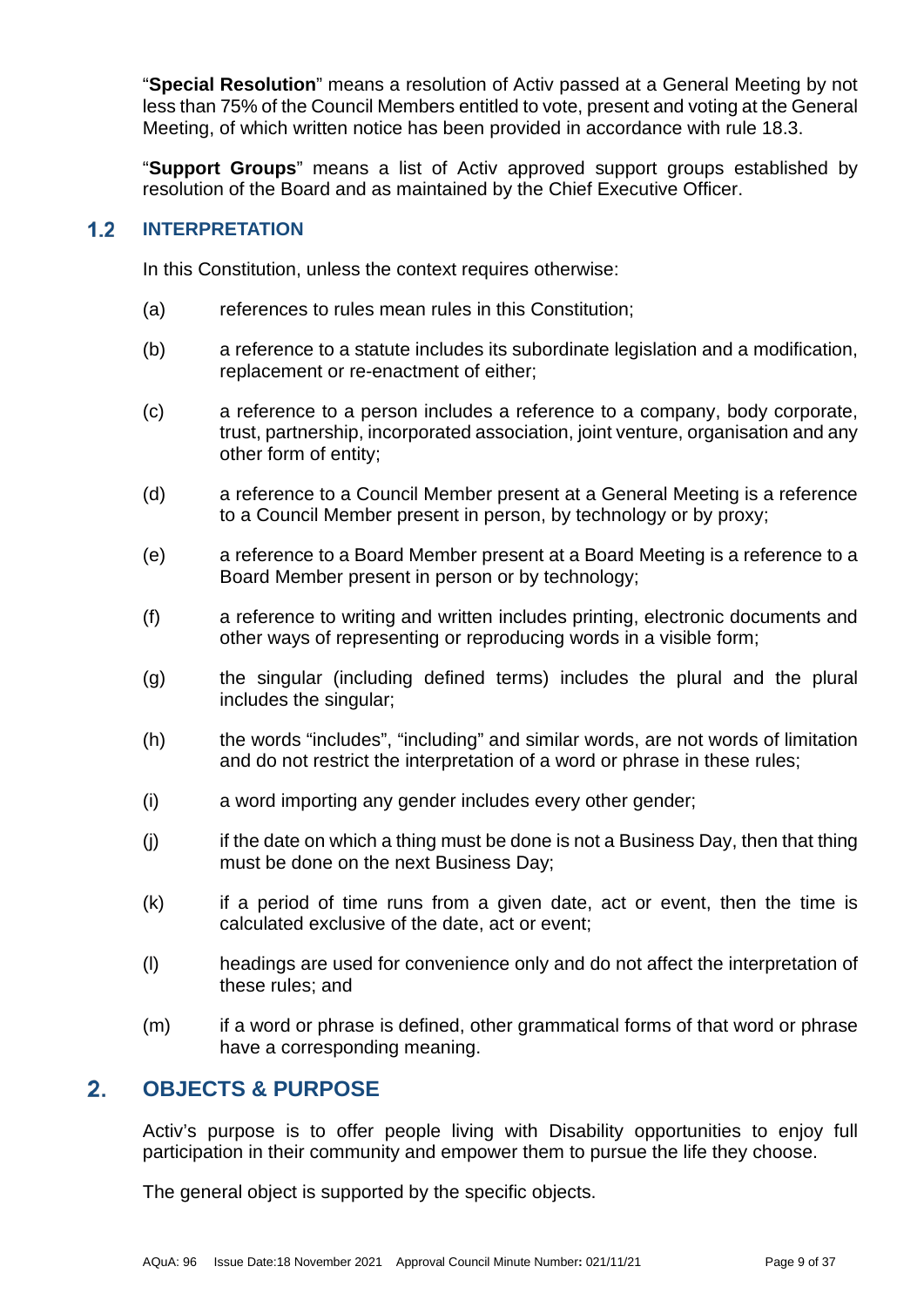#### <span id="page-9-0"></span> $2.1$ **PROVIDE SERVICES**

To provide services and supports to meet the needs and choices of people living with Disability, including but not limited to:

- (a) employment;
- (b) accommodation;
- (c) respite;
- (d) education and training;
- (e) community participation and inclusiveness; and
- (f) advocacy,

and to develop and promote access to generic services and supports to meet such needs and choices.

#### <span id="page-9-1"></span> $2.2$ **MAXIMISE OPPORTUNITIES**

To maximise opportunities for persons living with Disability to participate in determining Activ's policies.

#### <span id="page-9-2"></span> $2.3$ **REPRESENT INTERESTS**

To represent and advocate for the interests of persons living with Disability in the development of government social and economic policy.

#### <span id="page-9-3"></span> $24$ **PROMOTE COMMUNITY UNDERSTANDING**

To promote and advocate at all levels of the community and government an understanding and acceptance of the aspirations, rights and responsibilities of people living with a Disability.

#### <span id="page-9-4"></span>**ADVANCE SELF DETERMINATION**  $2.5$

To advance self determination by people living with a Disability.

#### <span id="page-9-5"></span> $2<sub>6</sub>$ **OTHER**

To improve the quality of life for people living with Disability. To harness the resources of the community to make a positive difference in the lives of people with Disability. To enable people living with Disability to pursue the life they choose.

#### <span id="page-9-6"></span> $2.7$ **ACTIVITIES OF ACTIV**

Activ must operate solely for the purpose of promoting and advancing the Objects. However, Activ is not required to promote all of the particular Objects at the same time or in any particular order and may, in its absolute discretion, determine the level and amount of promotion, funding or any other support which should be applied to any of the particular Objects at any given time.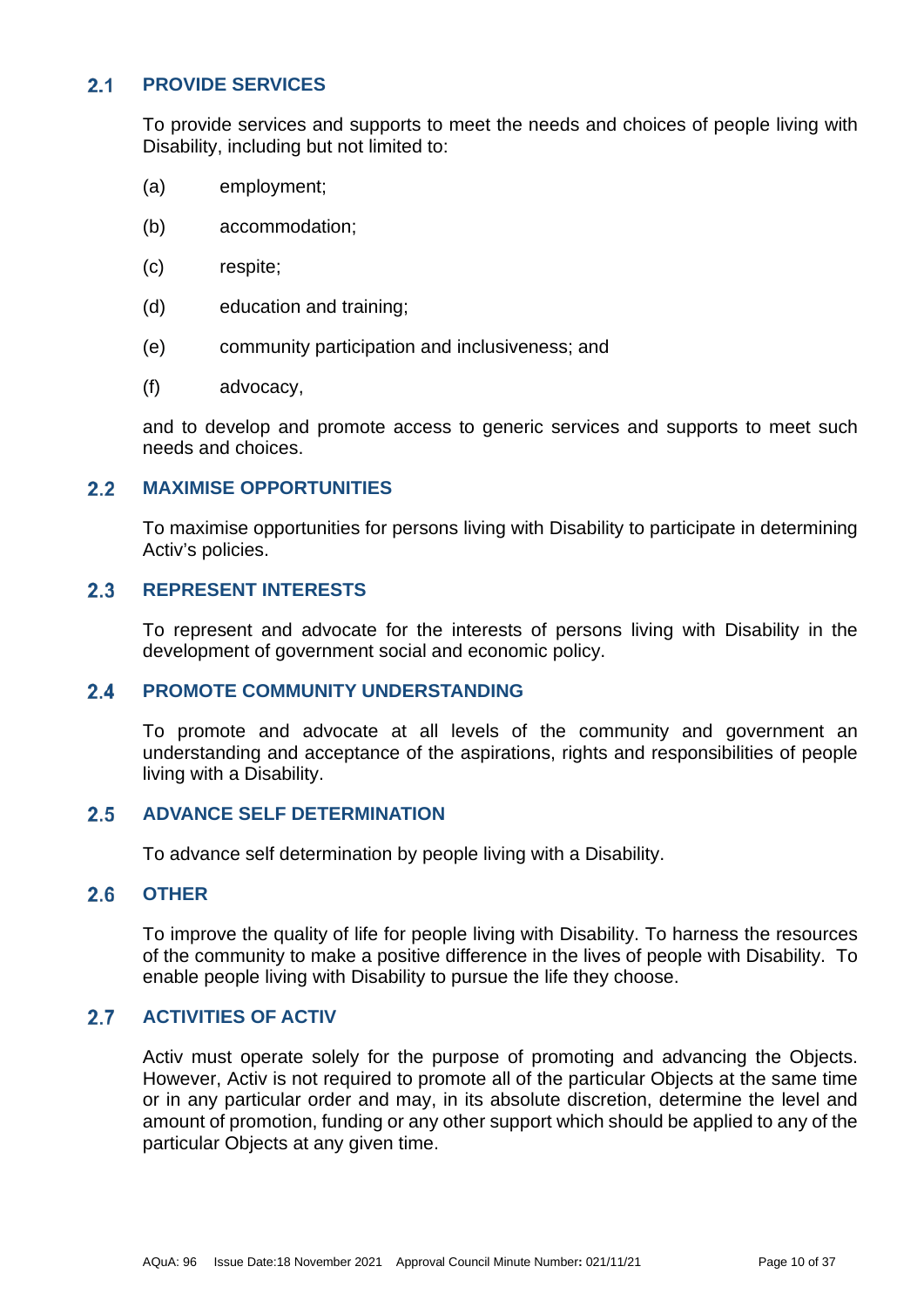### <span id="page-10-0"></span> $3<sub>1</sub>$ **POWERS**

Activ has the powers conferred on it by the Act, including the power to:

- (a) acquire, hold, deal with, and dispose of any real or personal property;
- (b) open and operate bank accounts;
- (c) invest Activ's money upon such terms and conditions as the Board thinks fit;
- (d) borrow money upon such terms and conditions as the Board thinks fit;
- (e) give such security for the discharge of liabilities incurred by Activ as the Board thinks fit;
- (f) appoint agents to transact any business of Activ on its behalf;
- (g) enter into any contract it considers necessary or desirable;
- (h) appoint, employ and dismiss any staff of Activ as required and on such terms and conditions as the Board sees fit;
- (i) to elect Patron or Patrons and vice Patrons for a defined period;
- (j) to appoint an Auditor for such periods as the Board determines;
- (k) subscribe or donate to or become a member of and co-operate with any other body whose objects are altogether or in part similar to those of Activ, and in particular a federation with similar bodies in Australia and/or elsewhere; and
- (l) do all such other things as the Board deems to be necessary, incidental or conducive to the attainment of the Objects and the exercise of the above powers.

### <span id="page-10-1"></span> $\mathbf{A}$ **STRUCTURE & ROLE**

#### <span id="page-10-2"></span> $4.1$ **ACTIV COUNCIL**

- (a) The Council assumed the responsibility and obligations that previously sat within the membership of Activ on 26 October 2014.
- (b) The role of the Council is to promote the interests of Activ and to review the Board and Activ's adherence to this Constitution, the Objects set out in this Constitution and Activ's outcomes. The Council shall exercise such powers as described in this Constitution but, in particular, the following:
	- (i) The Council shall receive Activ's annual financial statements and the Board's annual reports and shall consider these against the Objects of Activ set out in this Constitution.
		- (ii) The Council shall appoint members to the Board in accordance with this Constitution.
		- (iii) The Council may remove the Board in accordance with this Constitution.
- (c) Council Members are the members of Activ for the purposes of the Act.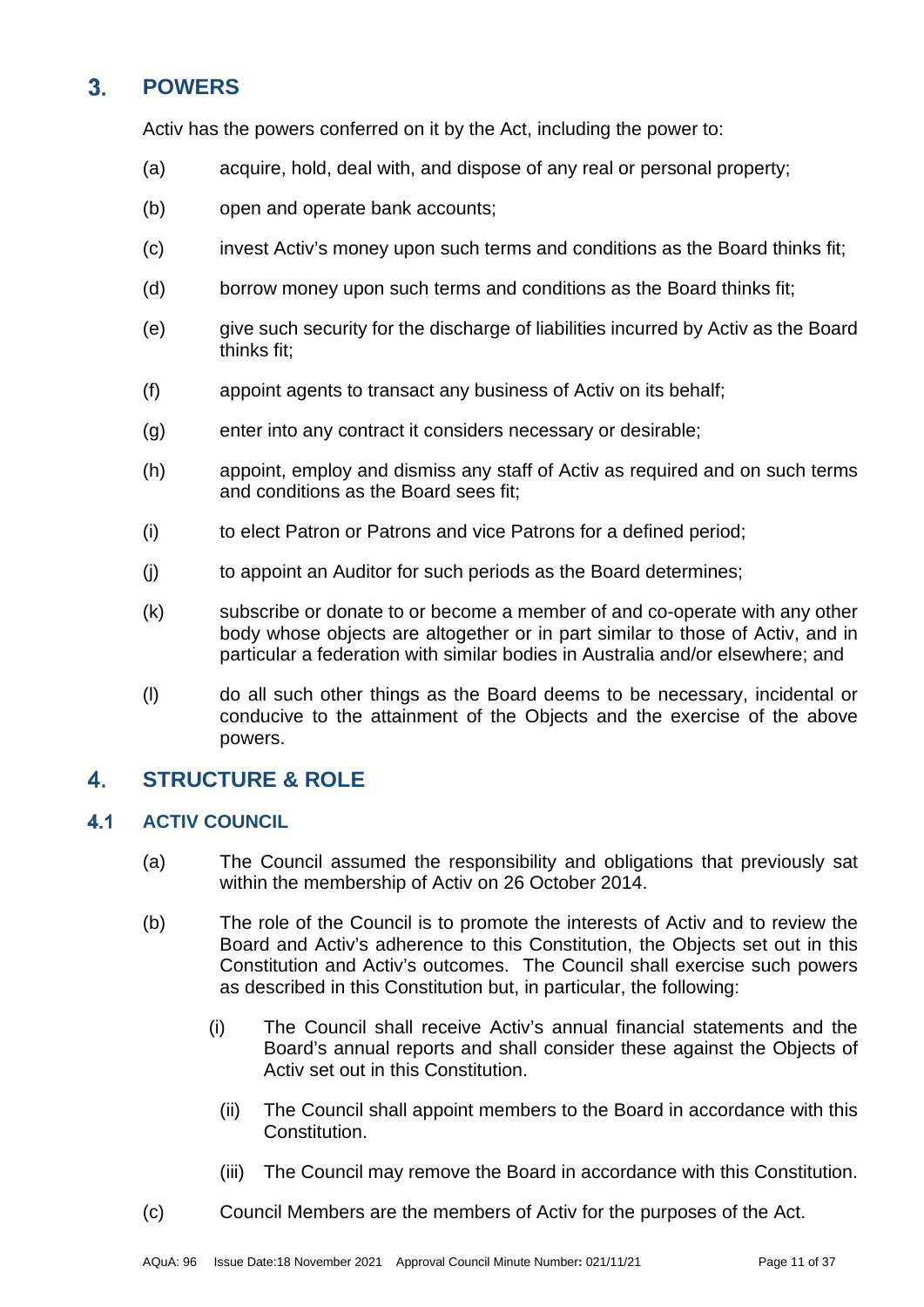#### <span id="page-11-0"></span> $4.2$ **ACTIV BOARD**

The Board is responsible for the overall performance of Activ, setting its strategic direction, establishing policies and overseeing Activ's financial position. The Board may approve a Board Charter which sets out the separation of authority, establishes the relationship between the Board and management and includes a description of their respective functions and responsibilities.

#### <span id="page-11-1"></span> $4.3$ **CHIEF EXECUTIVE OFFICER**

The Chief Executive Officer is responsible to the Board for the day-to-day management of the Organisation.

#### <span id="page-11-2"></span>5. **PROPERTY AND INCOME**

#### <span id="page-11-3"></span> $5.1$ **COUNCIL MEMBERS NOT TO PROFIT**

The property and income of Activ must be applied solely towards the promotion of the Objects of Activ and no part of that property or income may be paid or otherwise distributed, directly or indirectly, to any Council Member, except in good faith in the promotion of those Objects.

#### <span id="page-11-4"></span> $5.2$ **REMUNERATION**

Rule [5.1](#page-11-3) does not prevent:

- (a) the payment in good faith of remuneration to any Council Member, officer, employee or agent of Activ or other person in return for services authorised by the Board and rendered to Activ;
- (b) the payment of interest at a rate not exceeding the amount charged by the bank for the time being of Activ on overdraft accommodation of the same amount on any money lent by a Council Member to Activ;
- (c) the payment of reasonable and proper rent for premises leased or let by a Council Member to Activ;
- (d) the payment of out of pocket expenses incurred by an authorised Council Member or other authorised person on behalf of Activ; or
- (e) the payment of out of pocket expenses incurred by a Board Member for travel and accommodation in connection with the performance of that Board Member's functions.

#### <span id="page-11-5"></span> $6.$ **APPOINTMENT OF COUNCIL MEMBERS**

#### <span id="page-11-6"></span> $6.1$ **COUNCIL COMPOSITION**

- (a) The Council will comprise of up to twelve (12) persons, inclusive of three (3) Board Members.
- (b) At least three (3) of the Council Members will have a family member living with a Disability, which includes the one (1) Board Council Member who is required to have a family member living with a Disability in accordance in rule [6.4\(c\).](#page-12-5)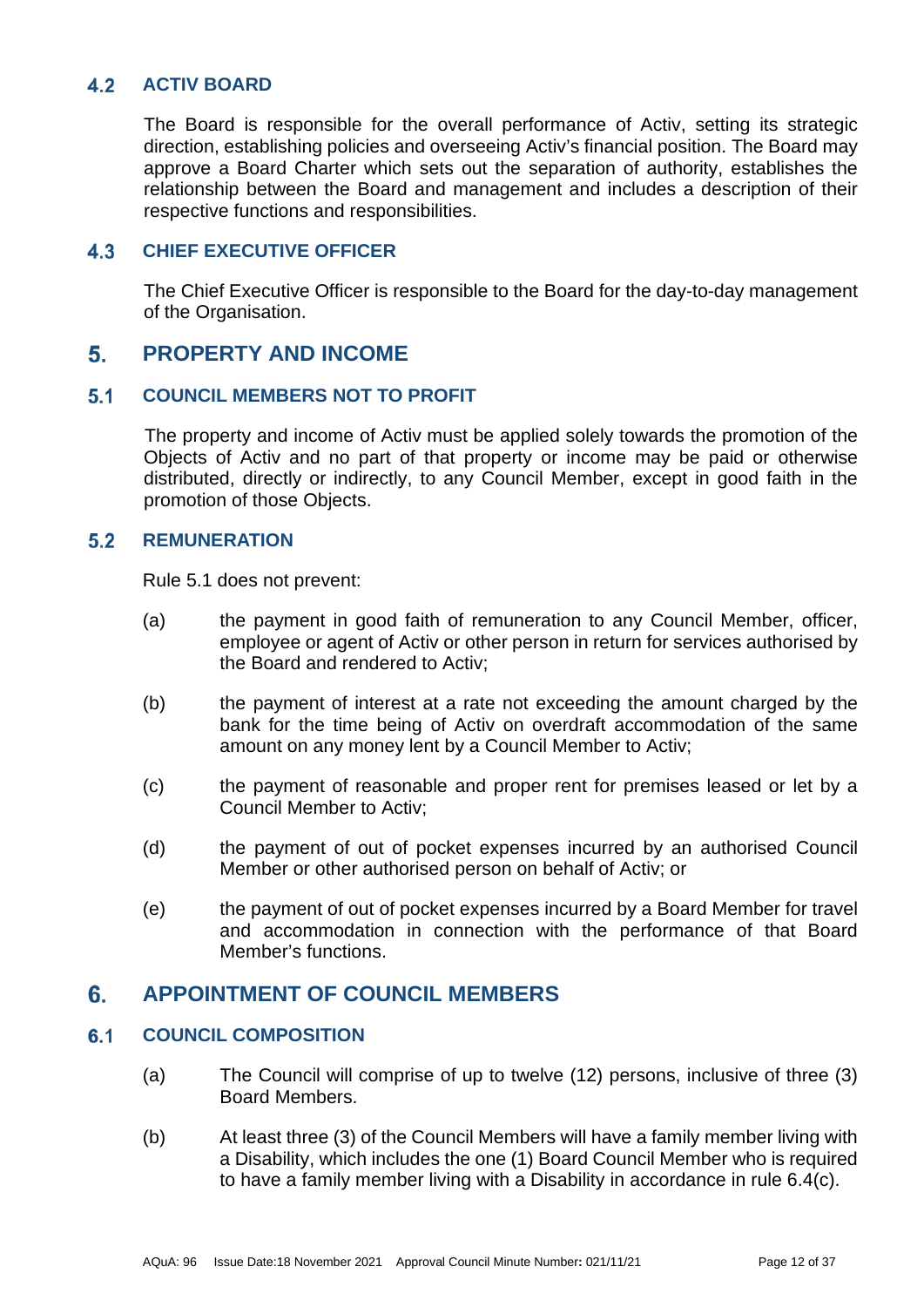#### <span id="page-12-0"></span> $6.2$ **ELIGIBILITY**

- <span id="page-12-6"></span>(a) Membership of Council is open to, subject to rule [6.10,](#page-13-3) Board Members and individuals who have satisfied the Employee Moratorium Period
- <span id="page-12-7"></span>(b) A Council Member who ceases to meet the criteria in rule [6.2\(a\)](#page-12-6) must notify Activ as soon as possible, and in any event, within 7 days of the change taking effect. The Council Member will cease to be a member upon such notification.

#### <span id="page-12-1"></span> $6.3$ **COUNCIL MEMBERSHIP FEES**

There are no fees applicable for Council membership

#### <span id="page-12-2"></span>6.4 **NOMINATION OF BOARD MEMBERS TO COUNCIL**

- (a) The Board Members to be nominated to Council are identified as Board Council Members.
- (b) The Board Council Members shall be nominated by the Board and shall include the Chair of the Board.
- <span id="page-12-5"></span>(c) At least one of the three (3) Board Council Members is to be a person who has a family member living with a Disability.

#### <span id="page-12-3"></span> $6.5$ **DURATION OF OFFICE OF BOARD MEMBERS ON COUNCIL**

- (a) Subject to remaining on the Board, Board Council Members will hold office on the Council for a maximum period of 10 years and are not required to stand down every three years for reappointment.
- (b) If a Board appointed Council Member's tenure on Council expires and the person is subsequently appointed to Council, their Council tenure begins again and they hold office as prescribed under rule [6.8](#page-13-1) and this Constitution, up to a maximum of 12 consecutive years.

#### <span id="page-12-4"></span> $6.6$ **NOMINATION OF NON-BOARD COUNCIL MEMBERS**

- (a) Council Members may invite persons to be considered for appointment to Council through nomination pursuant to this rule [6.6.](#page-12-4)
- (b) At least two (2) of the nine (9) non-Board Members of the Council shall be persons who have a family member living with a Disability.
- (c) A person is not eligible for appointment to the Council unless a nomination form is delivered to the Council at least fourteen (14) days prior to the General Meeting and is signed by:
	- (i) two (2) Council Members; and
	- (ii) the nominee signifying his or her willingness to stand for appointment to the Council.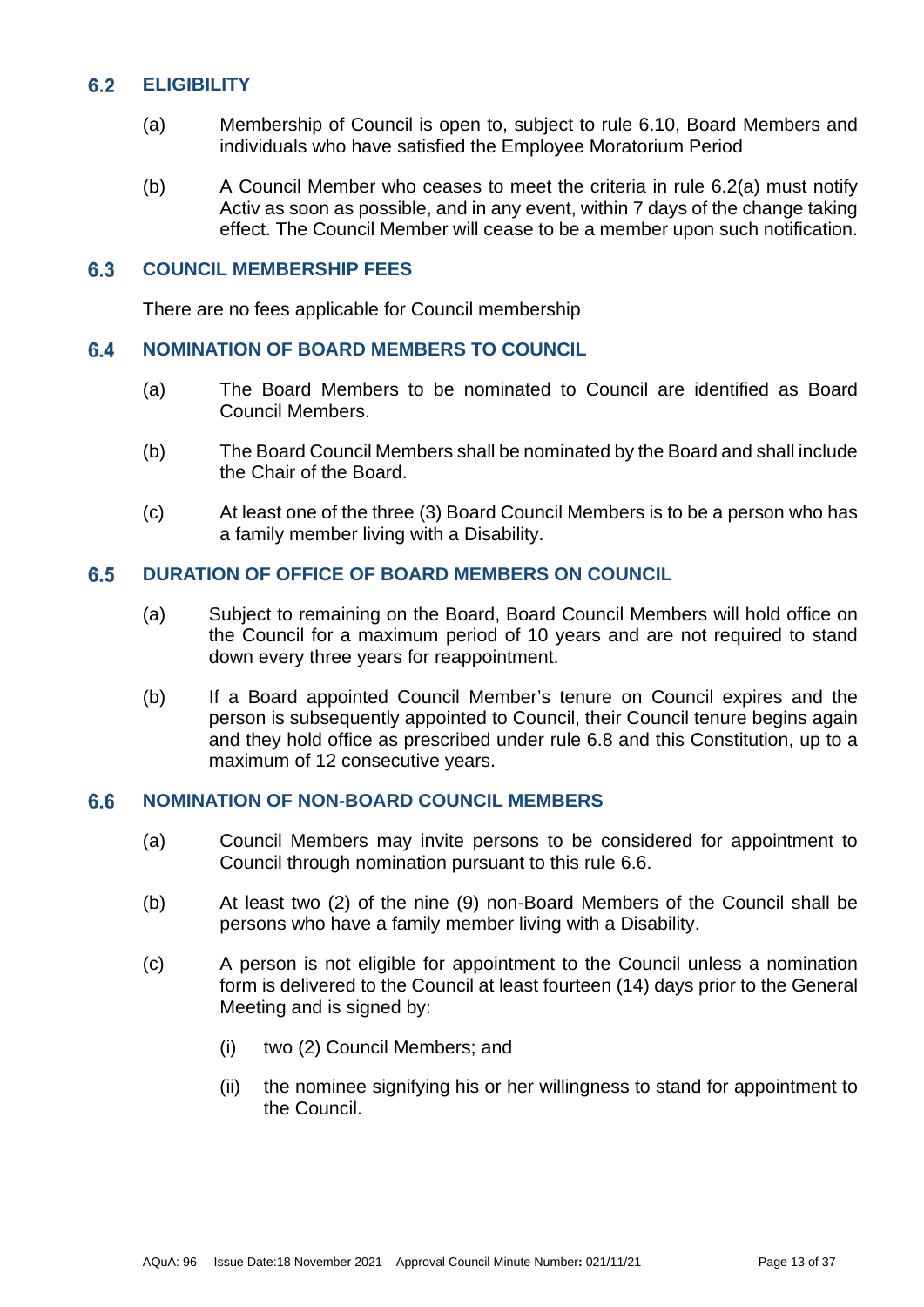#### <span id="page-13-0"></span> $6.7$ **APPOINTMENT OF NON-BOARD COUNCIL MEMBERS**

- (a) The appointment of individual non-Board Council Members is by a majority vote of Council Members present and voting at a General Meeting (which includes proxy votes).
- (b) If the number of persons nominated for appointment exceeds the number of vacancies to be filled, the Council Members must vote, in accordance with procedures that have been determined by the Board, to decide the persons who are to be appointed as Non-Board Council Members.

#### <span id="page-13-1"></span> $6.8$ **DURATION OF OFFICE NON BOARD COUNCIL MEMBERS**

- (a) All non-Board Council Members will hold office for a period of three (3) years starting from the conclusion of the General Meeting at which they were appointed as a Council Member.
- (b) A retiring Council Member is eligible for re-appointment, but only up to a maximum of twelve (12) consecutive years.

#### <span id="page-13-2"></span>**CHAIR AND DEPUTY CHAIR OF THE COUNCIL**  6.9

- (a) The Council will elect the Chair and the Deputy Chair of the Council from among Council Members at an Annual General Meeting.
- (b) The Chair and the Deputy Chair of the Council will hold office for a period of three (3) years from the conclusion of the Annual General Meeting in the year of their appointment until the conclusion of the Annual General Meeting at the end of that period, or for the remainder of their current term as a Council Member, whichever occurs first.

# <span id="page-13-3"></span>**FORMER BOARD MEMBERS AS COUNCIL MEMBERS**

- (a) Former Board Members may be appointed as members of the Council.
- (b) The Employee Moratorium Period does not apply to former Board Members.

### <span id="page-13-5"></span><span id="page-13-4"></span>**6.11 RESIGNATION AND CESSATION OF COUNCIL MEMBER**

- (a) A Council Member immediately ceases to be a Council Member, if the Council Member:
	- (i) dies;
	- (ii) ceases to be Council Member under rule [6.2\(b\);](#page-12-7)
	- (iii) resigns as a Council Member under rule [6.12;](#page-14-0)
	- (iv) is expelled from membership of Activ under rule [6.13;](#page-14-1) or who was appointed by the Board as a Board Council Member, ceases to be a Board Member;
	- (v) behaves in a manner which, in the reasonable opinion of the Council, may reflect discreditably upon Activ and the Council declares the Council Member's position vacant;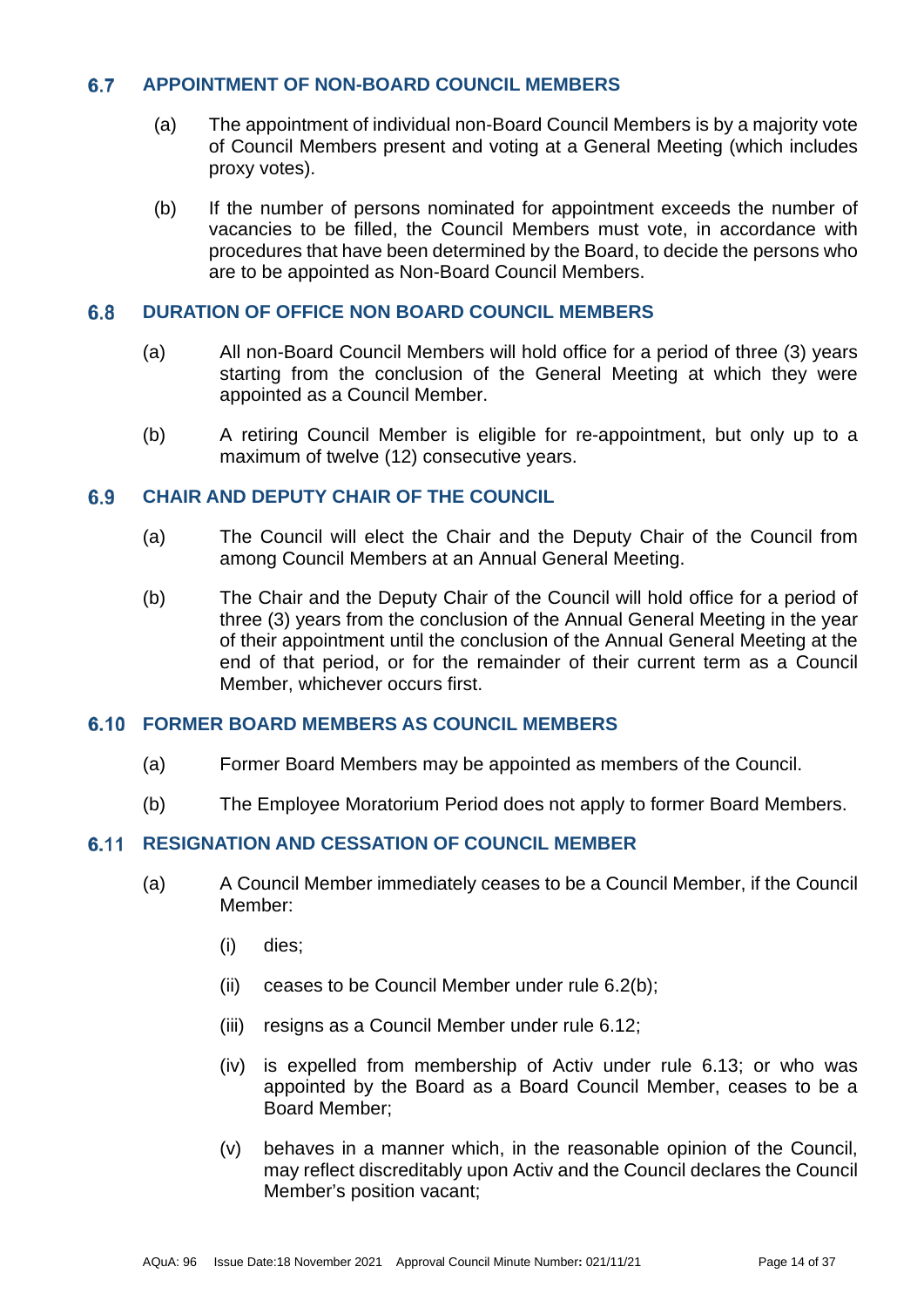- (vi) is removed by a Special Resolution of Council, which resolves that the Council Member must vacate the position;
- (vii) is an undischarged bankrupt under the laws of Australia; or
- (viii) is absent without leave or reasonable excuse from four (4) consecutive General Meetings and the Council determines that the Council Member must vacate the position.
- (b) Activ must remove a person from the Register of Council Members within twenty eight (28) days of an event referred to in rule [6.11\(a\)](#page-13-5) occurring.

### <span id="page-14-0"></span>**6.12 RESIGNING AS A COUNCIL MEMBER**

- (a) A Council Member may resign from membership by giving written notice of their resignation to the Chief Executive Officer.
- (b) The Council Member's resignation will be effective from the date of the notice of resignation.

# <span id="page-14-1"></span>**SUSPENSION OR EXPULSION OF COUNCIL MEMBERS**

- (a) If an event in rules  $6.13(c)(i)(A)$ ,  $6.13(c)(i)(D)$  and  $6.13(c)(i)(E)$  applies, Council must take all reasonable steps to immediately suspended or expel the Council Member from Activ.
- <span id="page-14-8"></span>(b) If an event in rules  $6.13(c)(i)(B)$ ,  $6.13(c)(i)(C)$  and  $6.13(c)(i)(F)$  applies, Council must within a reasonable time meet and consider whether to suspend or expel the Council Member from Activ. If Council resolves to suspend or expel the Council Member from Activ, Council must take all reasonable steps to suspend or expel the Council Member depending on the circumstances.
- <span id="page-14-7"></span><span id="page-14-6"></span><span id="page-14-5"></span><span id="page-14-4"></span><span id="page-14-3"></span><span id="page-14-2"></span>(c) A Council Member is suspended or expelled from Activ if:
	- (i) the Council Member:
		- (A) is convicted of an indictable offence or an offence that involves dishonesty that is punishable by imprisonment;
		- (B) behaves in a manner which, in the reasonable opinion of the Council, may reflect discreditably or is prejudicial or detrimental upon Activ and the Council declares the Council Member's position vacant;
		- (C) the Council Member's failure to comply with these Rules
		- (D) is an undischarged bankrupt under the laws of Australia;
		- (E) has been convicted of an offence in connection with the promotion, formation or management of a body corporate; or
		- (F) is absent without leave or reasonable excuse from four consecutive General Meetings and the Council determines that the Council Member must vacate the position;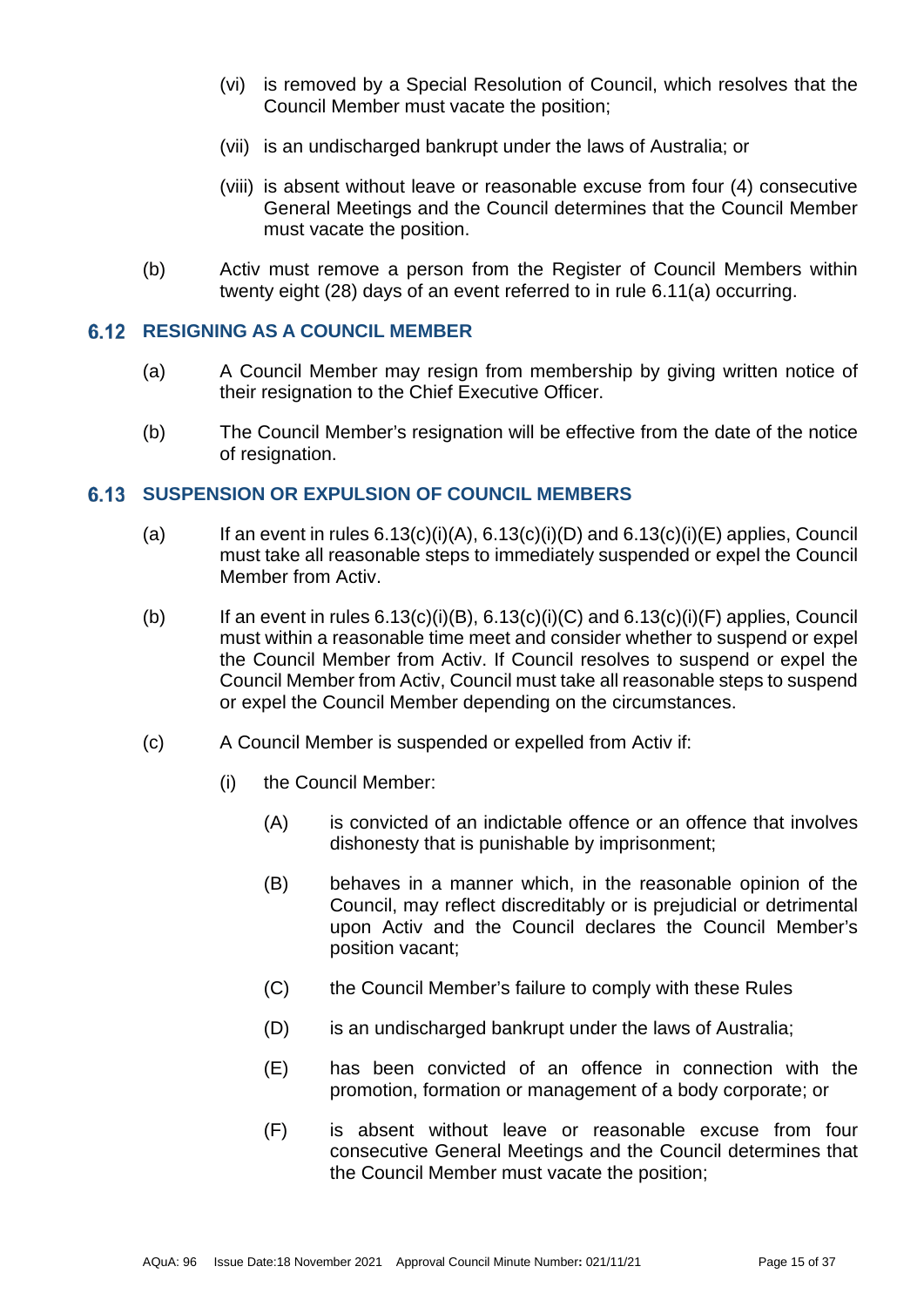- (d) The Council must give a Council Member who is the subject of a proposed resolution under rule [6.13\(b\)](#page-14-8) written notice of the proposed suspension or expulsion, specifying:
	- (i) the time, date and place of the General Meeting at which the question of the suspension or expulsion will be considered; and
	- (ii) particulars of the Council Member's conduct which is the subject of the notice,

not less than twenty one (21) days prior to the date of such General Meeting.

- <span id="page-15-1"></span>(e) A Council Member who is the subject of a proposed resolution under rule [6.13\(b\)](#page-14-8) may:
	- (i) make written representations (of a reasonable length) and provide these to Activ for circulation to the Council Members;
	- (ii) speak to the motion at the relevant General Meeting; and
	- (iii) elect to bring a support person, who is not a legal representative, to the relevant General Meeting.
- (f) Activ must give a copy of the representations referred to in rule [6.13\(e\)\(i\)](#page-15-1) to each Council Member, unless those representations are defamatory.
- <span id="page-15-2"></span>(g) The Council must decide whether to suspend, expel or decline to suspend or expel the Council Member at the General Meeting referred to in rule [6.13\(b\)](#page-14-8) and must communicate that decision to the relevant Council Member as soon as possible after the decision is made.
- (h) A Council Member may be suspended for such period of time as the Council sees fit in its absolute discretion.
- (i) A decision of the Council to suspend or expel a Council Member takes effect fourteen (14) days after the day on which the decision to is communicated to the Council Member under rule [6.13\(g\).](#page-15-2)

# <span id="page-15-0"></span>**6.14 CONSEQUENCES OF SUSPENSION**

- (a) During the period of suspension, the Council Member loses any rights (including voting rights) arising as a result of membership.
- (b) When a person's membership is suspended, the Council must ensure it is recorded in the Register of Council Members:
	- (i) that the person's membership is suspended;
	- (ii) the date on which the suspension takes effect; and
	- (iii) the period of the suspension.
- (c) When the period of the suspension ends, the Council must record in the Register of Council Members that the person's membership is no longer suspended.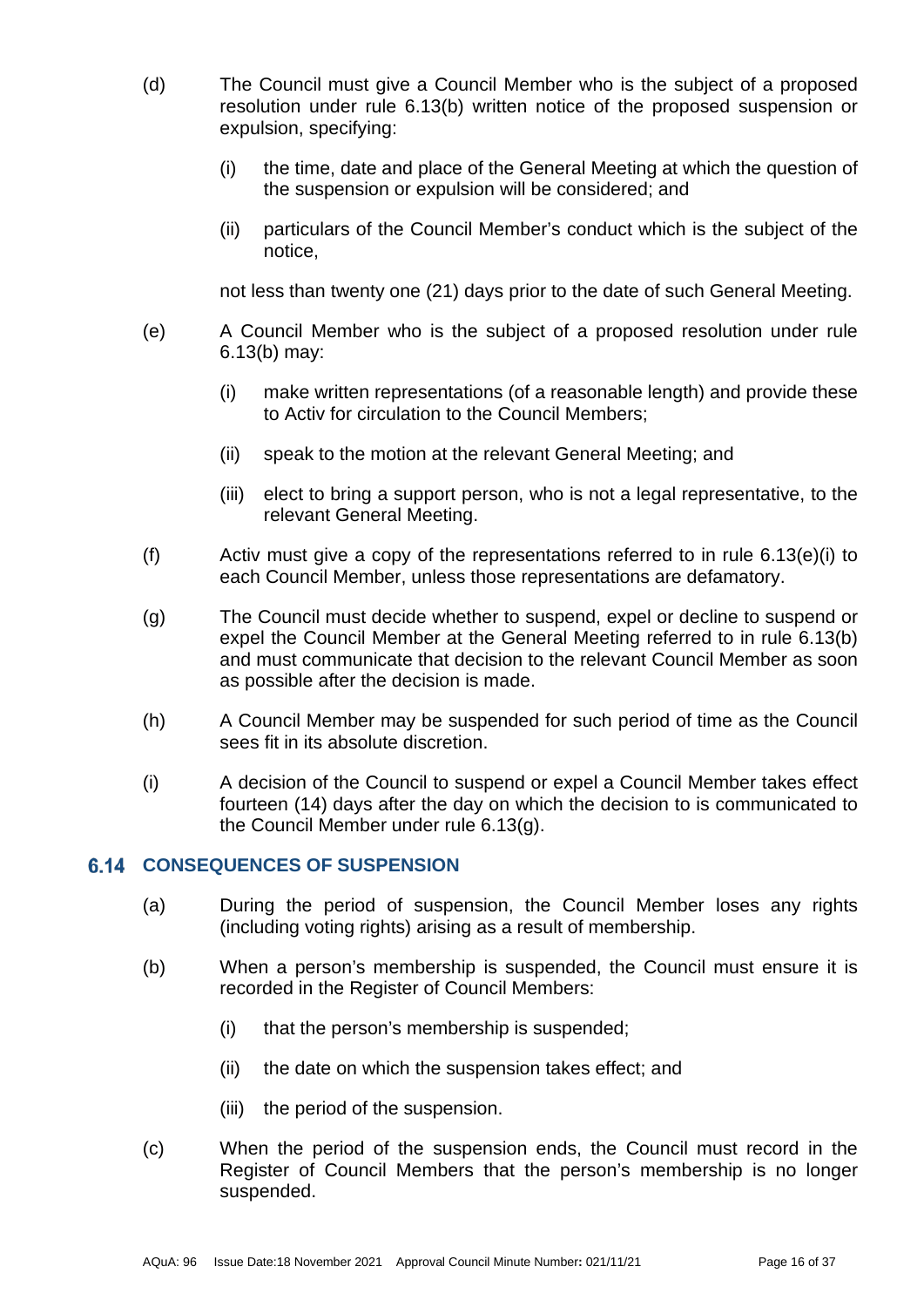### <span id="page-16-0"></span> $7<sub>1</sub>$ **REGISTER OF COUNCIL MEMBERS**

#### <span id="page-16-1"></span> $7.1$ **MAINTAINING A REGISTER OF COUNCIL MEMBERS**

- (a) Activ must maintain a Register of Council Members in accordance with the Act.
- (b) The Register of Council Members must include each Council Member's name, date of appointment and:
	- (i) residential address;
	- (ii) postal address; or
	- (iii) email address.
- (c) The Register of Council Members must be kept at a location determined by the Chief Executive Officer from time to time.

#### <span id="page-16-2"></span> $7.2$ **INSPECTION OF REGISTER OF COUNCIL MEMBERS**

- (a) A Council Member may request to inspect the Register of Council Members.
- (b) Activ must make the Register of Council Members available for inspection upon such a request by a Council Member.
- (c) Subject to rules [7.3](#page-16-3) and [7.4,](#page-16-4) a Council Member inspecting the Register of Council Members may make a copy of, or take an extract from the Register of Council Members but is not entitled to remove the Register of Council Members for that purpose.

#### <span id="page-16-3"></span> $7.3$ **COPY OF REGISTER OF COUNCIL MEMBERS**

- (a) A Council Member may make a request in writing to the Chief Executive Officer for a copy or extract of the Register of Council Members.
- (b) The Chief Executive Officer may require a Council Member who requests a copy of the Register of Council Members to provide a statutory declaration setting out the purpose of the request and declaring that the purpose is directly connected with the affairs of Activ.

### <span id="page-16-4"></span> $7.4$ **WHEN USING THE INFORMATION IN THE REGISTER OF COUNCIL MEMBERS IS PROHIBITED**

A Council Member must not use or disclose the information on the Register of Council Members:

- (a) to gain access to information that a Council Member has deliberately denied them;
- (b) to contact or send material to Activ or a Council Member for the purpose of advertising for political, religious, charitable or commercial purposes unless the use of the information is approved by the Board; or
- (c) for any other purpose, unless the purpose:
	- (i) is directly connected with the affairs of Activ; or
	- (ii) is related to the administration of the Act.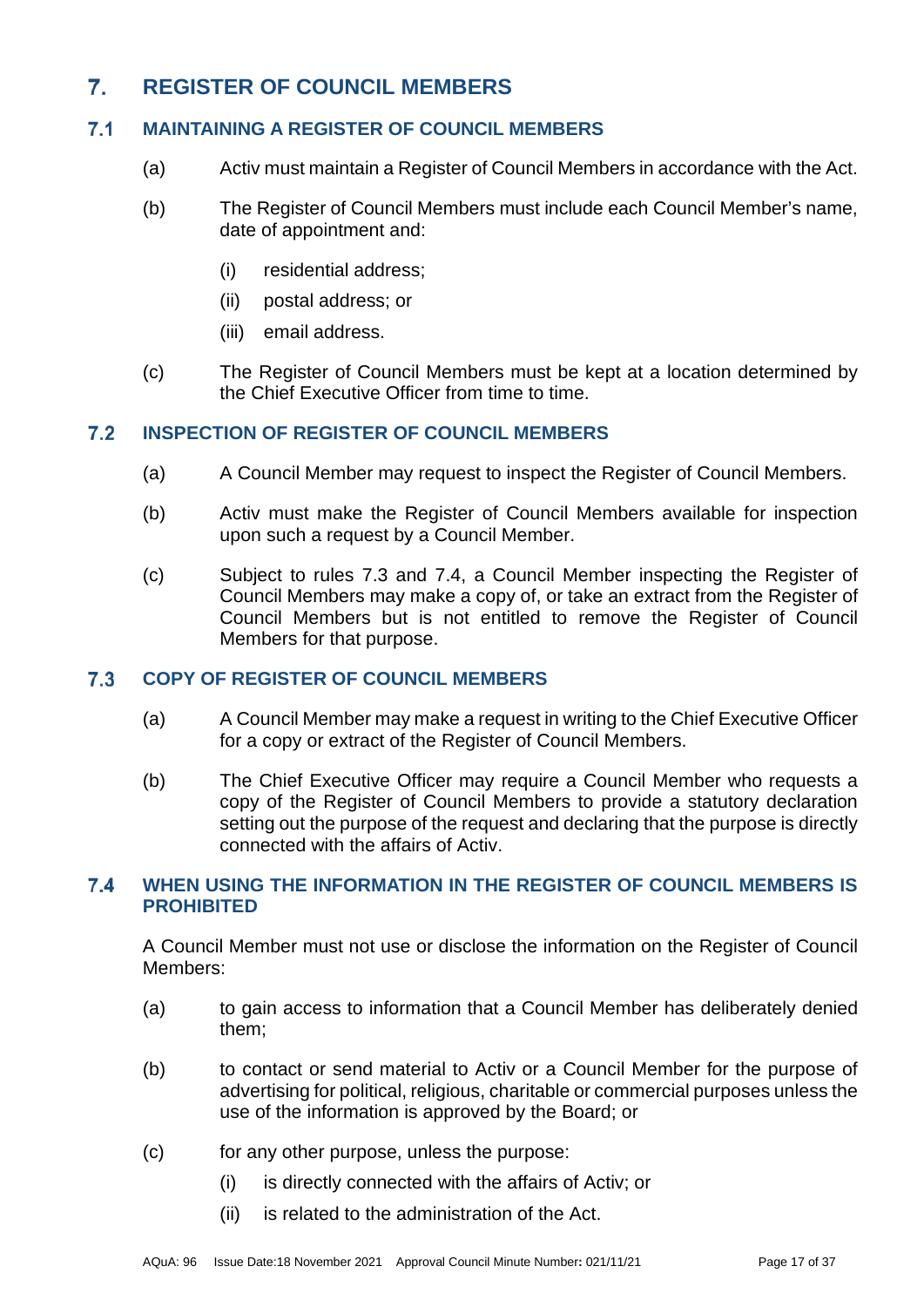### <span id="page-17-0"></span>**CASUAL VACANCIES**  $8<sub>1</sub>$

(a) Non-Board Council Members

Subject to rule [8\(c\),](#page-17-4) any non-Board Member vacancy on the Council caused otherwise than by the expiration of the term of office, may be filled by the Council at the next General Meeting, subject to the provisions of this Constitution.

(b) Board Council Members

Any Board Council Member vacancy on the Council caused otherwise than by the expiration of term of the office, may be filled through nomination by the Board.

- <span id="page-17-5"></span><span id="page-17-4"></span>(c) Chair and Deputy Chair of the Council
	- (i) Any Chair or Deputy Chair of Council vacancy caused otherwise than by the expiration of the term of the office, may be filled through nomination by Council at the next General Meeting.
	- (ii) The term of the replacement Chair or Deputy Chair in accordance with rule [8\(c\)\(i\)](#page-17-5) will be for the remaining term of that persons current term in office as a Council Member.

#### <span id="page-17-1"></span> $9<sub>1</sub>$ **REMUNERATION OF THE COUNCIL MEMBERS**

Subject to rule [5.2](#page-11-4) and provided such payment is in good faith to the Council Member as reasonable remuneration for any services provided to Activ, or for the goods supplied to Activ, in the ordinary course of business, Council Members are entitled to receive remuneration for his or her services and authorised by way of resolution of the Board.

#### <span id="page-17-2"></span> $10<sub>1</sub>$ **BOARD**

# <span id="page-17-3"></span>**10.1 MANAGEMENT OF ACTIV**

- (a) The Board is vested with the management of Activ's affairs and the control of the funds and other property of Activ.
- (b) The Board may exercise all of the powers of Activ except those which must, under this Constitution or the Act, be exercised by the Council Members at a General Meeting.
- (c) If, at any time, the membership of Activ is less than 6 full voting Council Members, the Board may act only for the purpose of increasing the number of Council Members to a number sufficient to meet the minimum requirements of the Act.
- (d) The Board must comply with any Board policies, governance rules and codes of conduct as developed by the Board from time to time.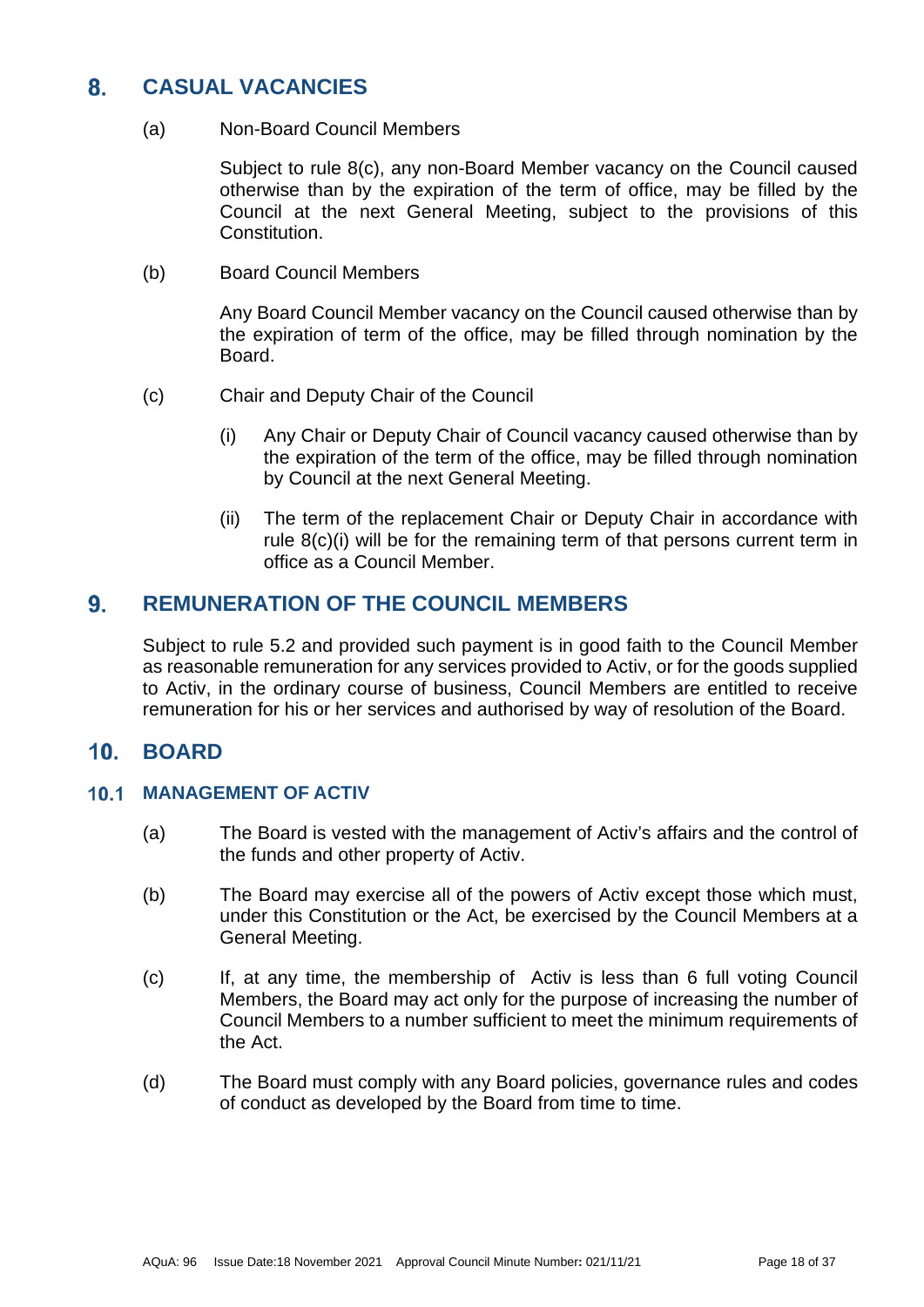# <span id="page-18-0"></span>**10.2 COMPOSITION**

- (a) The Board may consist of up to ten (10) members who are to be appointed by Council Members at the Annual General Meeting.
- <span id="page-18-4"></span>(b) The Board must consist of the following office bearers:
	- (i) Chair; and
	- (ii) minimum of one (1) Deputy Chair and a maximum of up to two (2) Deputy Chairs (at the sole discretion of the Board).

### <span id="page-18-1"></span>**ELIGIBILITY**

- <span id="page-18-3"></span>(a) Membership of the Board is open to any person who:
	- (i) is at least 18 years of age;
	- (ii) has satisfied the Employee Moratorium Period;
	- (iii) is eligible to serve as a Board Member under the requirements of the Act;
	- (iv) has not been disqualified from being a Board Member by the ACNC Commissioner; and
	- (v) meets any additional eligibility criteria, qualification or experience requirements determined by the Board from time to time as specified in the Association's selection skills matrix criteria (if any).
- (b) At least one (1) Board Member is to be a person who has a family member living with a Disability.
- (c) Any person who has served as a Board Member for a period of ten (10) consecutive years is not eligible for membership to the Board until the Board Moratorium Period expires.
- (d) Before being appointed to the Board, the Board may require that a person sign a statutory declaration stating that they meet the eligibility requirements set out in rule [10.3\(a\)\(iii\).](#page-18-3)

# <span id="page-18-2"></span>**10.4 NOMINATION OF BOARD MEMBERS**

A person is not eligible for appointment to the Board unless a nomination form is delivered to Council Members with the notice calling the Annual General Meeting and is signed by:

- (a) two (2) Board Members; and
- (b) the nominee signifying his or her willingness to stand for appointment to the Board.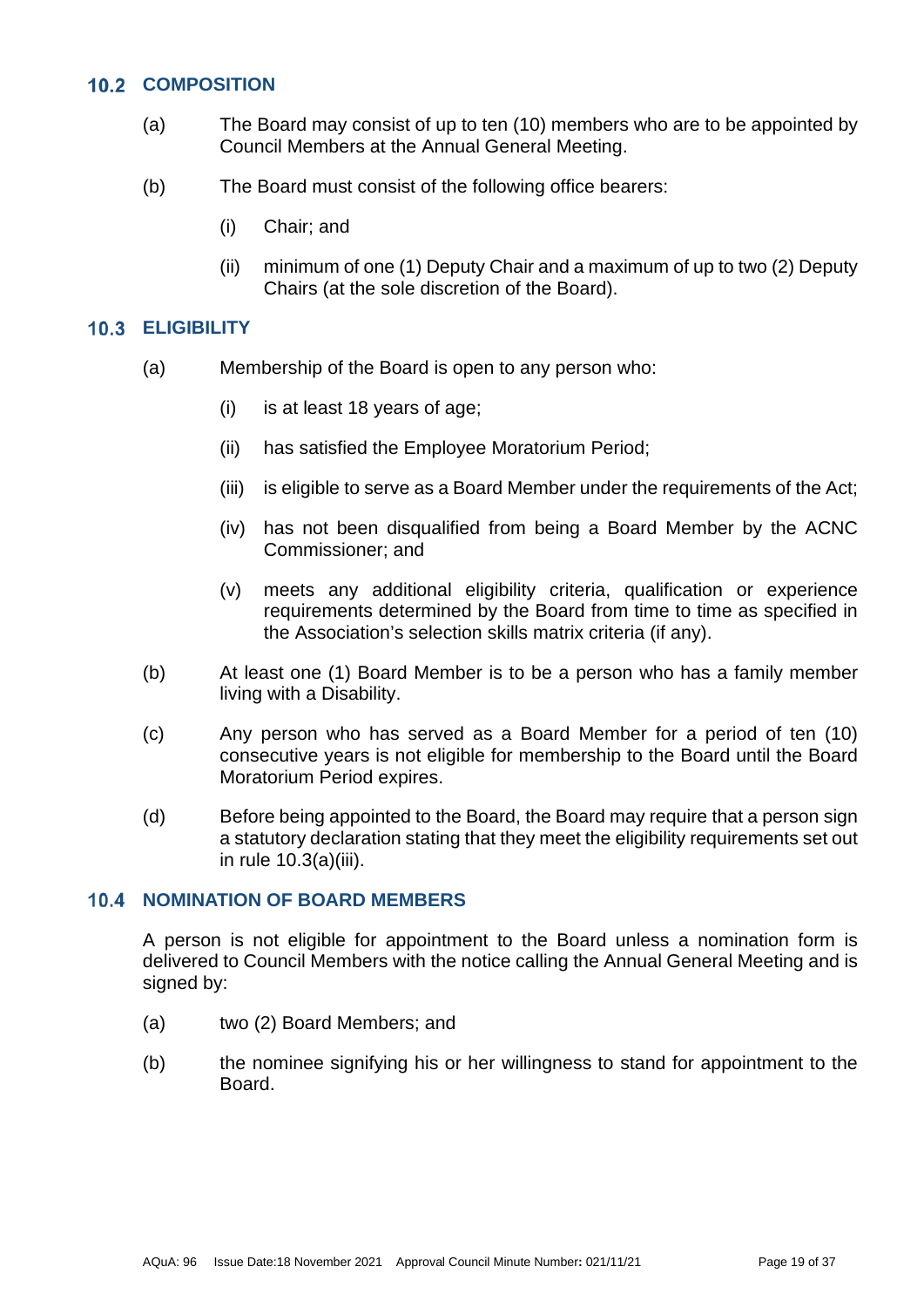## <span id="page-19-0"></span>**APPOINTMENT OF BOARD MEMBERS**

- (a) Subject to rule [10.3,](#page-18-1) Council Members may appoint Board Members at an Annual General Meeting.
- (b) The appointment of individual Board Members is by a majority vote of Council Members present and voting at the Annual General Meeting and the vote count is to include proxy votes.

# <span id="page-19-1"></span>**10.6 APPOINTMENT OF OFFICE BEARERS**

- (a) The Board must elect the office bearers stated in rule [10.2\(b\),](#page-18-4) among the Board Members by nomination during the relevant Board Meeting following the expiration of the term of the office bearer.
- (b) The office bearers will hold office so long as they remain a Board Member until the conclusion of the next Annual General Meeting.

# <span id="page-19-2"></span>**10.7 DURATION OF OFFICE**

- (a) Subject to rules [11.1](#page-20-1) and [12.1](#page-20-6) all Board Members will hold office for a period of two (2) years from the conclusion of the Annual General Meeting in the year of their appointment until the conclusion of the Annual General Meeting at the end of that period.
- (b) A retiring member is eligible for re-appointment, but only up to a maximum of five (5) consecutive two (2) year terms or ten (10) consecutive years.
- (c) A Board Member must not hold office for a continuous period of more than ten (10) consecutive years.

### <span id="page-19-3"></span>**10.8 CHIEF EXECUTIVE OFFICER**

- (a) The Chief Executive Officer may speak but is ineligible to vote at Board meetings.
- (b) The Delegate may only speak at Board Meetings if the Chair has agreed in writing

# <span id="page-19-4"></span>**10.9 BOARD CHAIR REMUNERATION**

The Chair of the Board is entitled to receive a Board Chair remuneration for his or her services which will be reviewed and reconsidered on an annual basis in accordance with the annual Consumer Price Index (CPI) and must be authorised by resolution of the Board and approved by Council Members.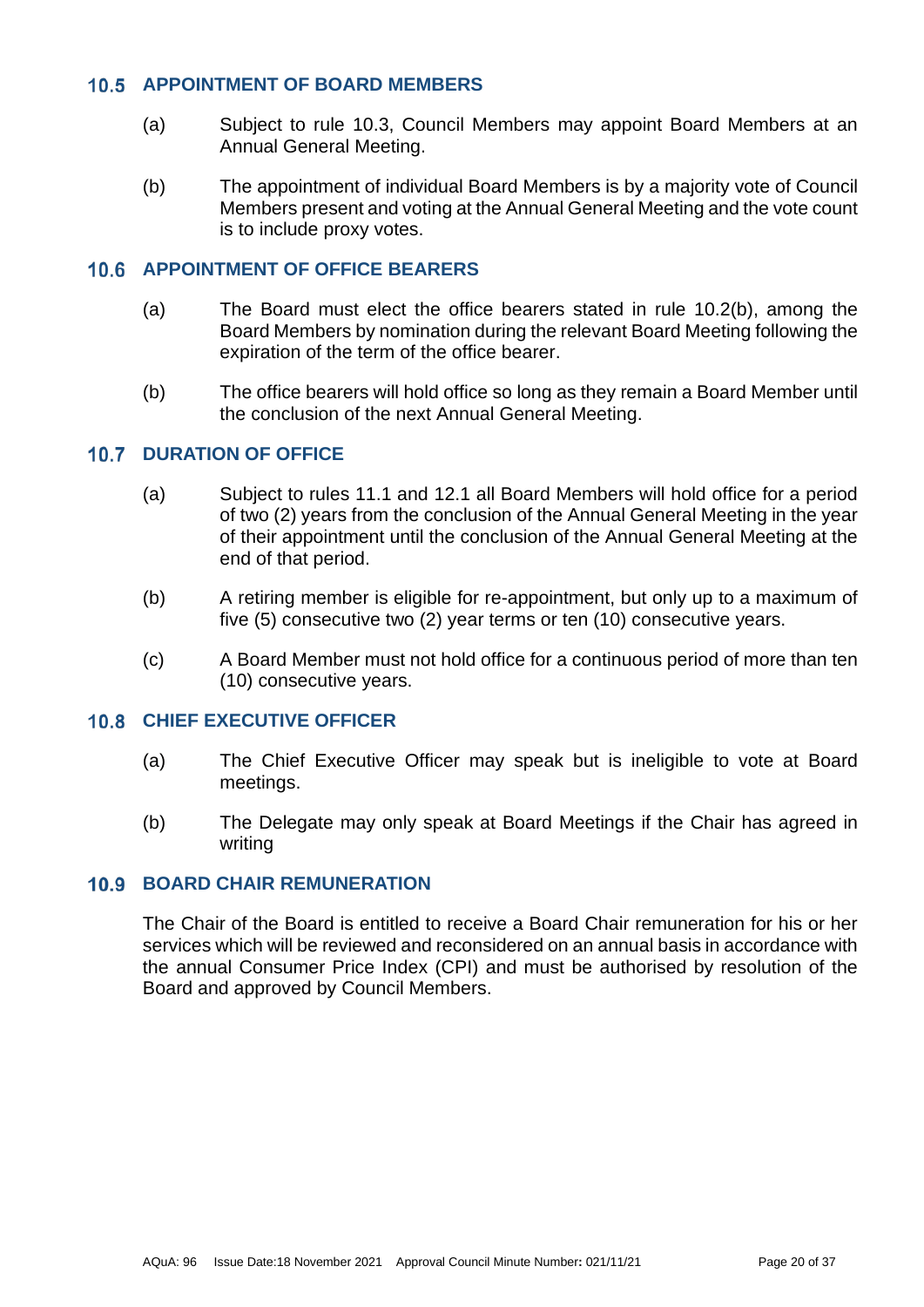### <span id="page-20-0"></span> $11<sup>1</sup>$ **BOARD VACANCIES**

# <span id="page-20-1"></span>**VACATION OF POSITION**

The position of any Board Member will be vacated if the holder of that position:

- (a) resigns by notice in writing to the Chief Executive Officer and it is accepted by the Board at its next meeting. The Board, however, may request withdrawal of the resignation and the Board Member may do so;
- (b) behaves in a manner which may reflect discreditably upon Activ and the Board declares the Board Member's position vacant;
- (c) fails to observe, comply with or conform to the Constitution;
- (d) is absent for more than four (4) Board Meetings in the same Financial Year, of which he or she has received notice, without a reason which is accepted by the Chair of the Board;
- (e) is incapacitated by physical ill health or certified as unfit;
- (f) is no longer eligible to be a Board Member under rule [10.3;](#page-18-1) or
- (g) is removed under by Special Resolution by the Council under rule [12.](#page-20-5)

# <span id="page-20-2"></span>**11.2 BOARD MAY ACT NOTWITHSTANDING VACANCY**

The Board may act notwithstanding a vacancy occurring in any position on the Board.

# <span id="page-20-3"></span>**11.3 CASUAL VACANCIES**

Any vacancy on the Board caused otherwise than by the expiration of the term of office may be filled by the Board and the Board Member so appointed will hold office until the next Annual General Meeting where the appointment will be affirmed by Council, subject to the provisions of this Constitution.

### <span id="page-20-4"></span>**11.4 RETURNING THE BOOKS OF ACTIV**

Within fourteen (14) days of ceasing to be a Board Member, the outgoing Board Member must transfer all relevant documents, records and assets of Activ in their possession, custody or control (if any) to the Chair of the Board, or other Board Member nominated and authorised by the Board from time to time.

#### <span id="page-20-5"></span> $12.$ **REMOVAL OF BOARD MEMBERS**

#### <span id="page-20-6"></span> $12.1$ **REMOVAL BY COUNCIL MEMBERS**

(a) If a Special Resolution of Council Members expresses a vote of no confidence in the Board, all Board positions will be declared vacant and new Board Members shall be appointed by the Council Members in accordance with this Constitution.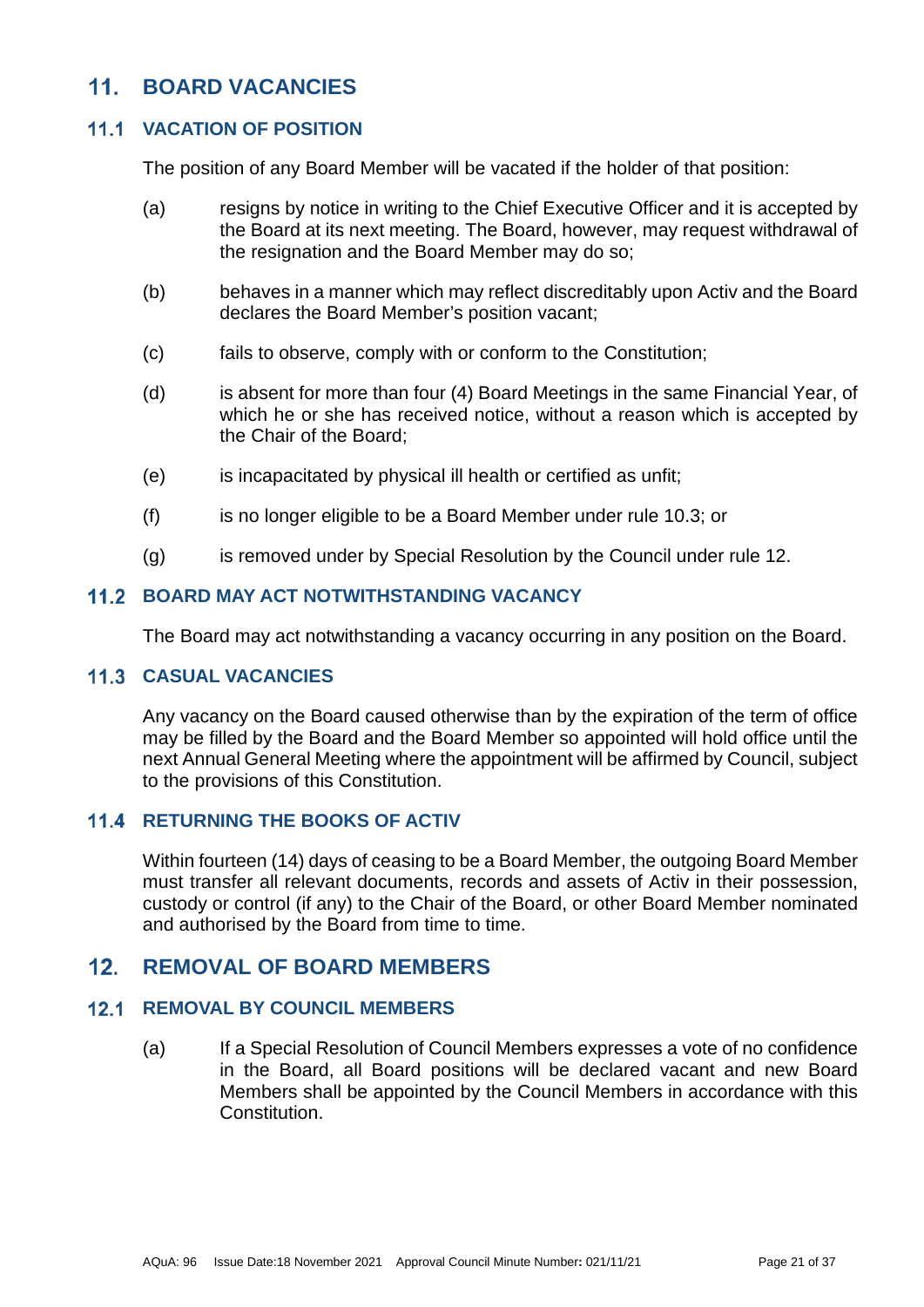- (b) Until the appointment of a new Board, the Council Members as at the date of the resolution must assume the powers of the Board, limited to:
	- (i) the filling of vacancies of the Board.
	- (ii) the execution of the powers of the Board which are necessary to ensure the continued operation of Activ.
	- (iii) the period of time until new Board Members are sourced and appointed.
- (c) Of the up to ten (10) newly appointed Board Members in accordance with this rule, five (5) shall hold office from the date of appointment until the conclusion of the Annual General Meeting in the year of their appointment and the remaining five (5) shall hold office until the conclusion of the Annual General Meeting the year after.

# <span id="page-21-3"></span><span id="page-21-0"></span>**12.2 PROCEDURE**

A Board Member who is the subject of a proposed resolution under rule [12.1](#page-20-6) may:

- (a) make written representations (of a reasonable length) and provide these to Activ for circulation to the Council Members fourteen (14) days prior to the General Meeting;
- (b) speak to the motion at the General Meeting; and
- (c) elect to bring a support person, who is not a legal representative, to the relevant General Meeting.
- (d) Activ must give a copy of the representations referred to in rule [12.2\(a\)](#page-21-3) to each Council Member, unless those representations are defamatory.

### <span id="page-21-1"></span> $13<sub>1</sub>$ **REGISTER OF BOARD MEMBERS**

The Chief Executive Officer or the Delegate shall ensure that a Register of Board Members is kept in accordance with the Act, showing the:

- (a) name;
- (b) address; and
- (c) date of appointment to the Board.

#### <span id="page-21-2"></span> $14$ **DUTIES OF THE BOARD**

The Board has the following duties, which it may delegate to a Board Member, officebearer or other person appointed by the Board:

- (a) co-ordinating the correspondence of Activ;
- (b) consulting with the Chair of the Board regarding the business to be conducted at each Board Meeting and General Meeting;
- (c) preparing the notices required for General Meetings and Board Meetings and for the business to be conducted at General Meetings and Board Meetings;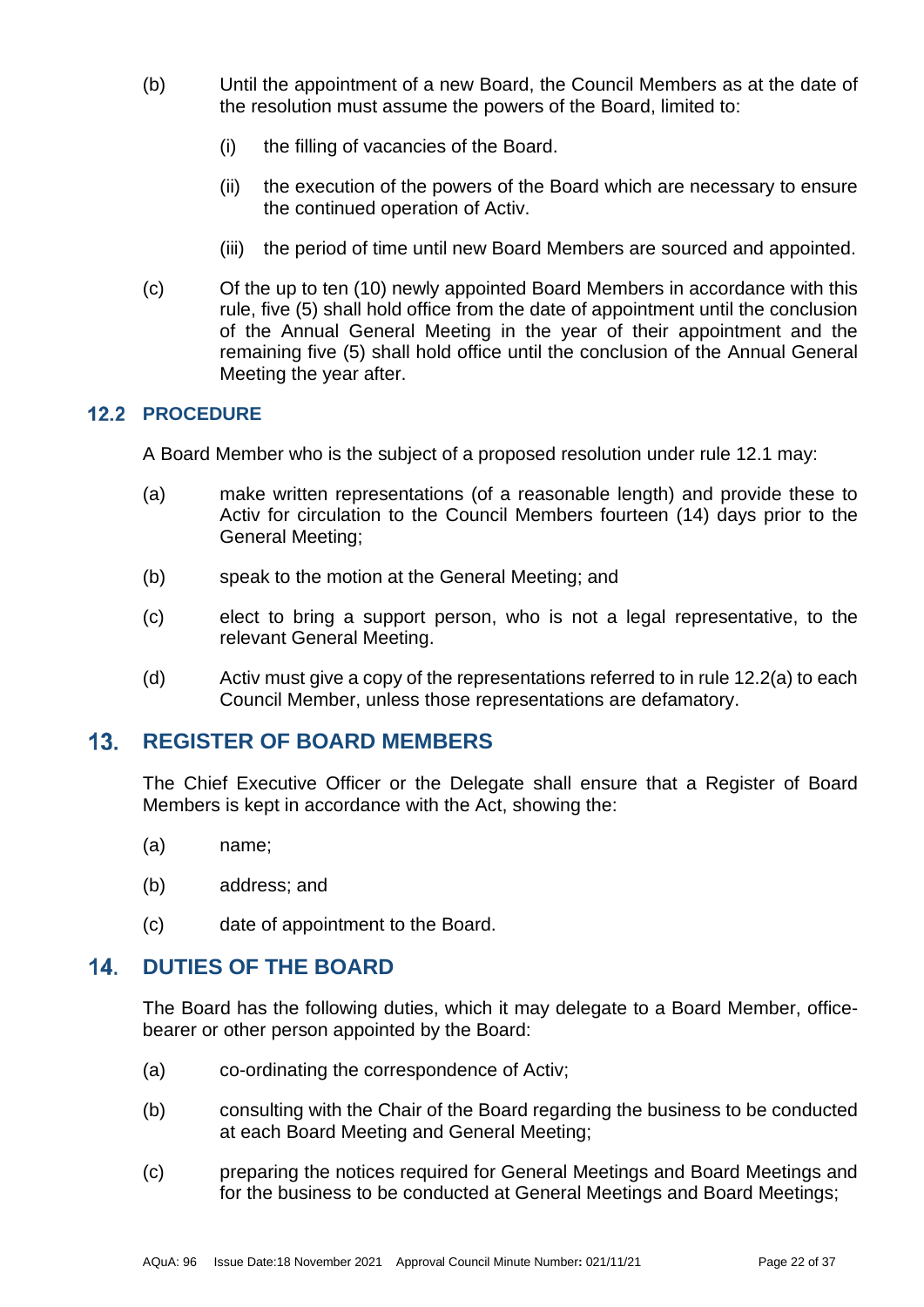- (d) maintaining on behalf of Activ the Register of Council Members, and recording in the Register of Council Members any changes in the membership, as required under the Act and this Constitution;
- (e) maintaining on behalf of Activ an up-to-date copy of these rules, as required under the Act;
- (f) maintaining on behalf of Activ a record of the date of appointment, the names and address of persons who:
	- (i) are Board Members; and
	- (ii) are office-bearers.
- (g) cause proper accounts in compliance with Act;
- (h) keep in their custody or under their control all books, documents and securities of Activ;
- (i) ensuring the safe custody of the books of Activ, other than the financial records, financial statements and financial reports, as applicable to Activ; and
- (j) maintaining full and accurate electronic minutes of Board Meetings and General Meetings.

### <span id="page-22-0"></span>**14.2 FINANCIAL MANAGEMENT**

The Board has the following duties, which it may delegate to a Board Member, officebearer or other person appointed by the Board:

- (a) ensuring that any amounts payable to Activ are collected and issuing receipts for those amounts in Activ's name;
- (b) ensuring that any amounts paid to Activ are credited to the appropriate account of Activ, as directed by the Board;
- (c) ensuring that any payments to be made by Activ that have been authorised by the Board or at a General Meeting are made on time;
- (d) ensuring that Activ complies with the relevant requirements of Part 5 of the Act;
- (e) ensuring the safe custody of Activ's financial records, financial statements and financial reports, as applicable to Activ;
- (f) coordinating the preparation of Activ's financial statements before their submission to the Annual General Meeting; and
- (g) providing any assistance required by an Auditor or Reviewer conducting an audit or review of Activ's financial statements or financial report under Part 5 Division 5 of the Act.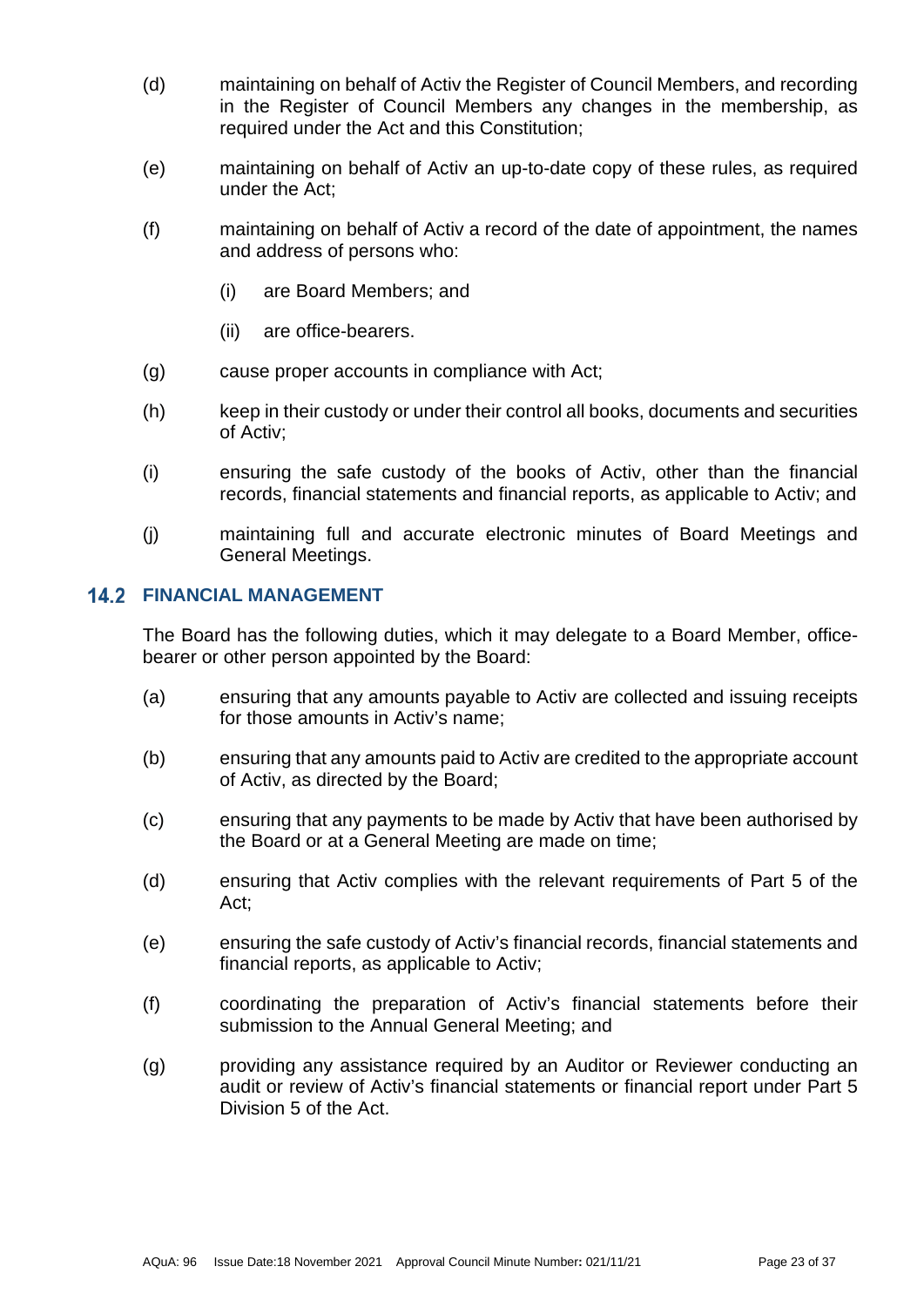### <span id="page-23-0"></span> $15.$ **PROCEEDINGS OF THE BOARD**

# <span id="page-23-1"></span>**15.1 MEETINGS**

- (a) The Board will meet together to conduct Activ's business as often as the Chair of the Board, or in the Chair of the Board's absence, the Deputy Chair(s) of the Board determine, provided that the Board must meet at least eight (8) times annually at intervals of not more than ninety (90) days and may adjourn and otherwise regulate their meetings as they think fit.
- (b) Subject to this Constitution, the Board Members present at a Board Meeting must determine the procedure and order of business to be followed at the Board Meeting.
- (c) The Chair or any three (3) Board Members may at any time summon a Board Meeting.

# <span id="page-23-5"></span><span id="page-23-2"></span>**15.2 NOTICE OF BOARD MEETINGS**

- (a) The Chief Executive Officer or such other person as nominated and authorised by the Board, must give notice of every Board Meeting to the Board Members thereof in such form and in such manner as the Board determines.
- (b) The nominated person referred to in rule [15.2\(a\)](#page-23-5) must give all Board Members not less than seven (7) days' notice of every Board Meeting, except where all of the Board Members unanimously consent to shorter notice being given.

# <span id="page-23-3"></span>**15.3 QUORUM**

- (a) The quorum at Board meetings is the lowest integer which is equal to or greater than fifty percent (50%) of the number of Board members at that time, but in any event shall be not less than five (5).
- (b) Where a quorum is not present at any Board Meeting within thirty (30) minutes after the time appointed, the meeting shall stand adjourned to the same time and day in the following week. If at the adjourned meeting a quorum is not present within half an hour of the time appointed for the commencement of the meeting, the Board Members present are to constitute a quorum.
- (c) Board Members are present in person where Board Members are able to communicate by using any technology that reasonably allows the Board Member to participate fully in discussions as they happen in the Regular Meetings and in making any decisions, provided that participation of the Board Member in the Regular Meeting must be made known to all other Board Members.

# <span id="page-23-4"></span>**CHAIR OF BOARD MEETINGS**

- (a) Subject to rule [15.4\(b\),](#page-23-6) at every Board Meeting the Chair of the Board, or in the Chair of the Board's absence the Deputy Chair(s) of the Board, will preside as chair of the Board Meeting.
- <span id="page-23-6"></span>(b) In the absence of both the Chair of the Board and the Deputy Chairs of the Board, the remaining Board Members must elect a Board member to preside as the chair.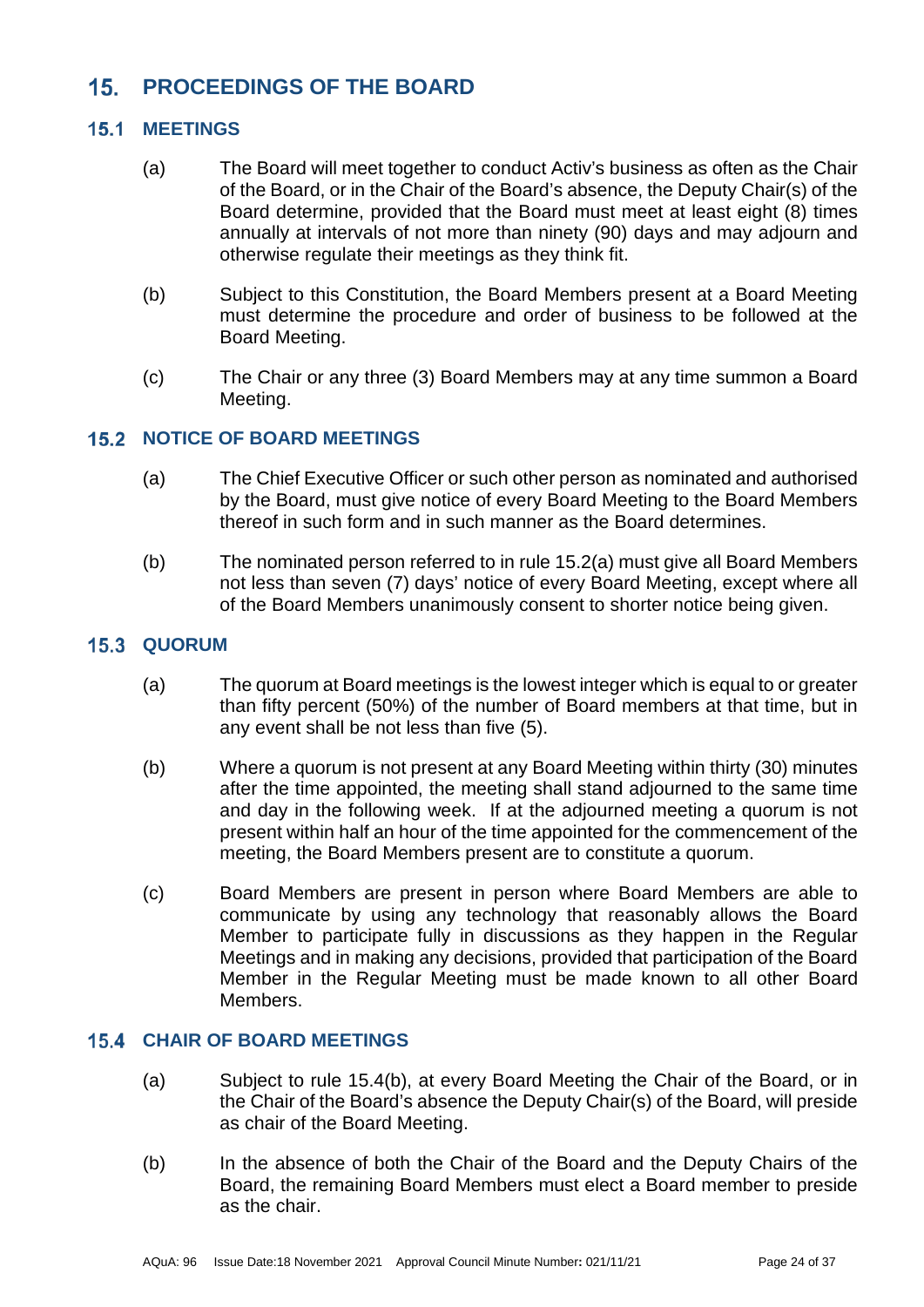# <span id="page-24-0"></span>**VOTING AT BOARD MEETINGS**

- (a) Every Board Member present at a Board Meeting has a deliberative vote.
- (b) Any resolution put forward at a Board Meeting must be passed by a majority of the Board Members present and voting at the Board Meeting.

# <span id="page-24-1"></span>**CHAIR HAS CASTING VOTE**

Subject to this Constitution, questions arising at any meeting of the Board will be decided by a majority of members of the Board present. In the event of an equality of votes, the Chair of the Board shall have a second or casting vote.

# <span id="page-24-6"></span><span id="page-24-2"></span>**15.7 CONFLICT OF INTEREST**

- <span id="page-24-8"></span>(a) A Board Member who has any material personal interest in a matter being considered at a Board Meeting must:
	- (i) as soon as he or she becomes aware of that interest, disclose the nature and extent of his or her interest to the Board;
	- (ii) not be present while the matter is being considered at the Board Meeting or vote on the matter; and
	- (iii) disclose the nature and extent of the interest at the next General Meeting of Council.
- (b) Rule [15.7\(a\)](#page-24-6) does not apply in respect of a material personal interest that:
	- (i) exists only because the Board Member is a member of a class of persons for who benefits Activ is established; or
	- (ii) the Board Member has in common with all, or a substantial proportion of, the Members.

# <span id="page-24-3"></span>**VALIDITY OF ACTS OF THE BOARD**

All acts done at any Board Meeting, or by the Board, will, notwithstanding that it is afterwards discovered that there was some defect in the appointment of any Board Member or that any Board Member was disqualified, be valid as if such defect did not in fact exist or such Board Member was not disqualified, as the case may be.

# <span id="page-24-4"></span>**USE OF TECHNOLOGY AT BOARD MEETINGS**

- (a) Activ may hold a Board Meeting at 2 or more venues using any technology that gives the Board Members entitled to be heard at a Board Meeting, a reasonable opportunity to participate.
- (b) The Board Members may only withdraw their consent for the use of technology by a resolution of the Board at a Board Meeting.

# <span id="page-24-7"></span><span id="page-24-5"></span>**15.10 MINUTES OF BOARD MEETINGS**

(a) Subject to rule [15.10\(c\),](#page-25-2) the Board must cause proper electronic minutes of all proceedings of every Board Meeting to be entered into a minute book within a reasonable time after the holding of each such Board Meeting.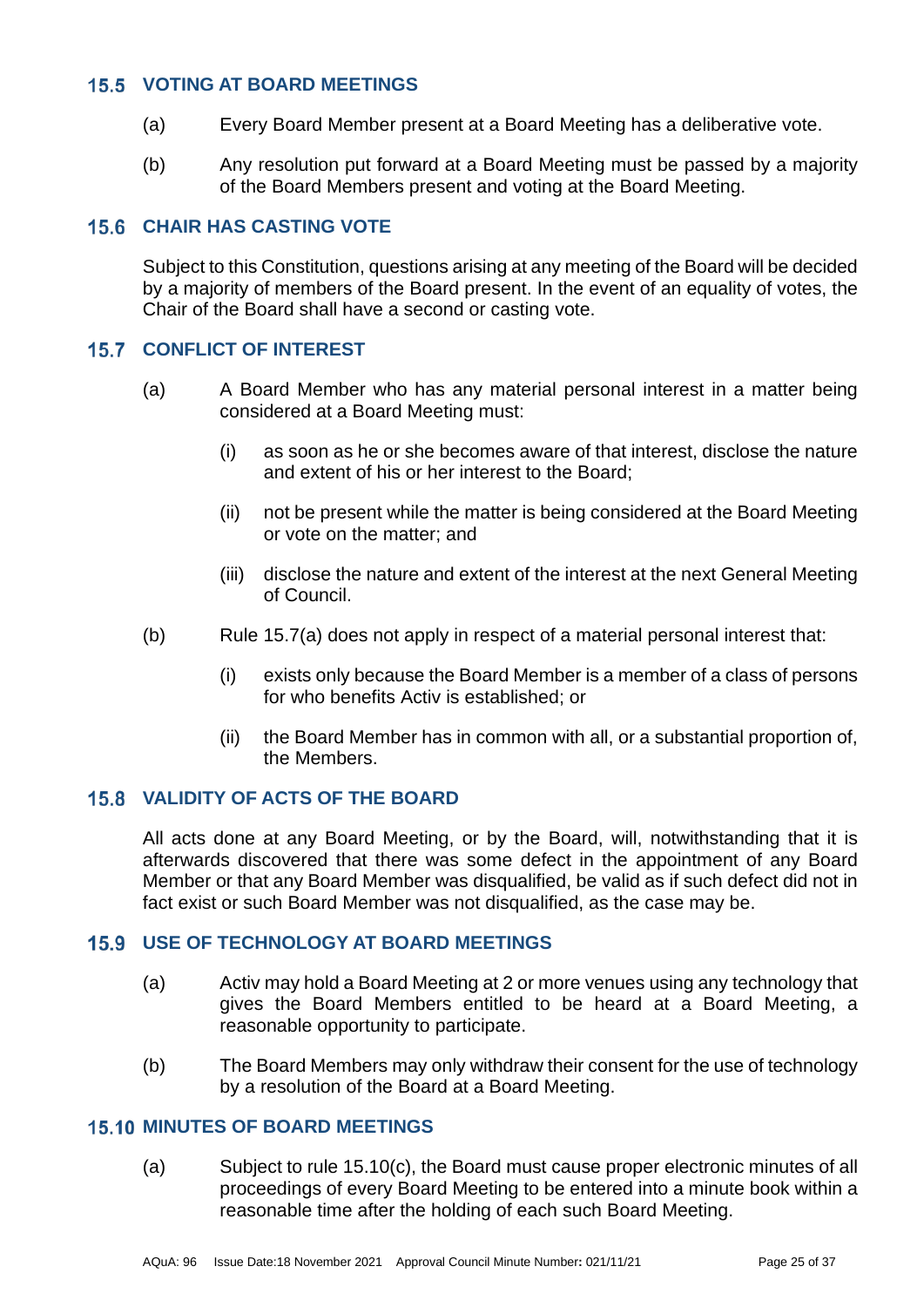- (b) The electronic minutes referred to under rule [15.10\(a\)](#page-24-7) must contain:
	- (i) the names of all Board Members present and those whose apologies for non-attendance were accepted by the Board Meeting;
	- (ii) details of any material personal interest disclosed by a Board Member under rule [15.7\(a\)\(i\);](#page-24-8) and
	- (iii) all resolutions made or passed by the Board at the Board Meeting.
- <span id="page-25-2"></span>(c) If the Chief Executive Officer is not present at the Board Meeting, the Board must nominate and authorise a person to be responsible for complying with the requirements set out in rule [15.10\(a\)](#page-24-7) in relation to that particular Board Meeting.
- (d) The electronic minutes created under rule [15.10\(a\)](#page-24-7) when signed by the Chair of the Board will be, until the contrary is proved, evidence that:
	- (i) the Board Meeting was duly convened and held;
	- (ii) all proceedings recorded as having taken place at the Board Meeting did in fact take place; and
	- (iii) all appointments reported to have been made at the Board Meeting have been validly made.

# <span id="page-25-0"></span>**15.11 RESOLUTIONS**

- (a) Subject to this Constitution and the Act, the Board may pass a circular resolution without a Board Meeting being held.
- (b) A circular resolution is passed if all of the Board Members entitled to vote on the resolution sign or otherwise agree to the resolution in the manner set out in rule [15.11\(c\)](#page-25-3) or [15.11\(d\).](#page-25-4)
- <span id="page-25-3"></span>(c) Each Board Member may sign (including by way of electronic signature):
	- (i) a single document setting out the resolution and containing a statement that they agree to the resolution; or
	- (ii) separate copies of that document, provided that the wording of the resolution is the same in each copy.
- <span id="page-25-4"></span>(d) Activ may send a circular resolution by electronic means to the Board Members and the Board Members may agree to the resolution by sending an electronic reply to that effect, including the text of the resolution in their reply.

# <span id="page-25-1"></span>**15.12 INSPECTION OF RECORDS BY COUNCIL**

Council Members are entitled to inspect records and documents of Activ at any reasonable time.

In accordance with the requirements of the Act, a Council Member may inspect:

(a) this Constitution;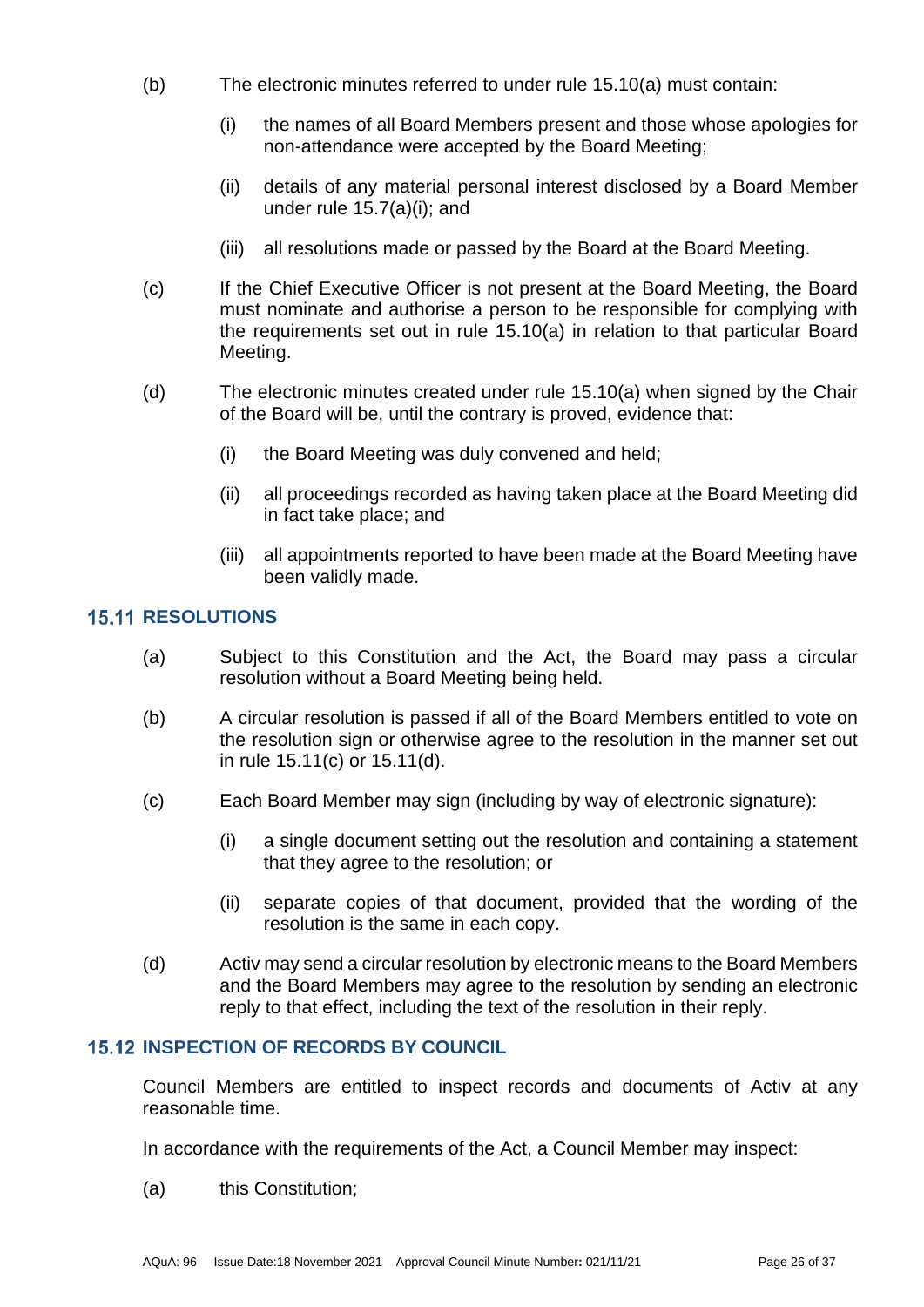- (b) the Register of Council Members in accordance with rule [7.2;](#page-16-2) and
- (c) the record of Board Members in accordance with rule [17.2\(k\).](#page-27-2)

#### <span id="page-26-0"></span> $16<sub>1</sub>$ **SUBCOMMITTEE**

### <span id="page-26-1"></span>**ESTABLISHMENT OF SUBCOMMITTEES**

The Board may establish Subcommittees to advise Activ on any matter relating to Activ.

### <span id="page-26-2"></span>**16.2 COMPOSITION AND ROLE OF SUBCOMMITTEE**

Unless inconsistent with this Constitution, the Board may:

- (a) appoint and remove Subcommittee members, or make provision for the appointment and removal of Subcommittee members;
- (b) specify that the Subcommittee consists of a single individual or a number of individuals;
- (c) determine the functions of any Subcommittee; and
- (d) determine the remuneration (if any) of any Subcommittee members.

# <span id="page-26-3"></span>**16.3 SUBCOMMITTEE DECISIONS**

- (a) If the Board establishes a Subcommittee for a particular matter then the Board may obtain the opinion of that Subcommittee before the Board makes any decision on that matter.
- (b) The opinion or decisions of a Subcommittee are recommendations only and do not bind the Board in any way.

# <span id="page-26-4"></span>**16.4 SUBCOMMITTEE RULES**

- (a) The Board may make and amend rules for each Subcommittee.
- (b) Subject to any conditions imposed on it by the Board, a Subcommittee may meet and adjourn as it thinks fit, and may recommend to Board for appointment of a chair and deputy chair.
- (c) Decisions arising at any meeting of a Subcommittee must be determined by a majority of votes of the Subcommittee members present, with the chair having a second or casting vote in the case of an equality of votes.

#### <span id="page-26-5"></span> $17.$ **CHIEF EXECUTIVE OFFICER**

# <span id="page-26-6"></span>**17.1 APPOINTMENT**

The Board shall appoint a Chief Executive Officer who shall be responsible for the day to day management of the business and affairs of Activ and shall have the powers and undertake the responsibilities as determined and in the manner determined, from time to time by the Board.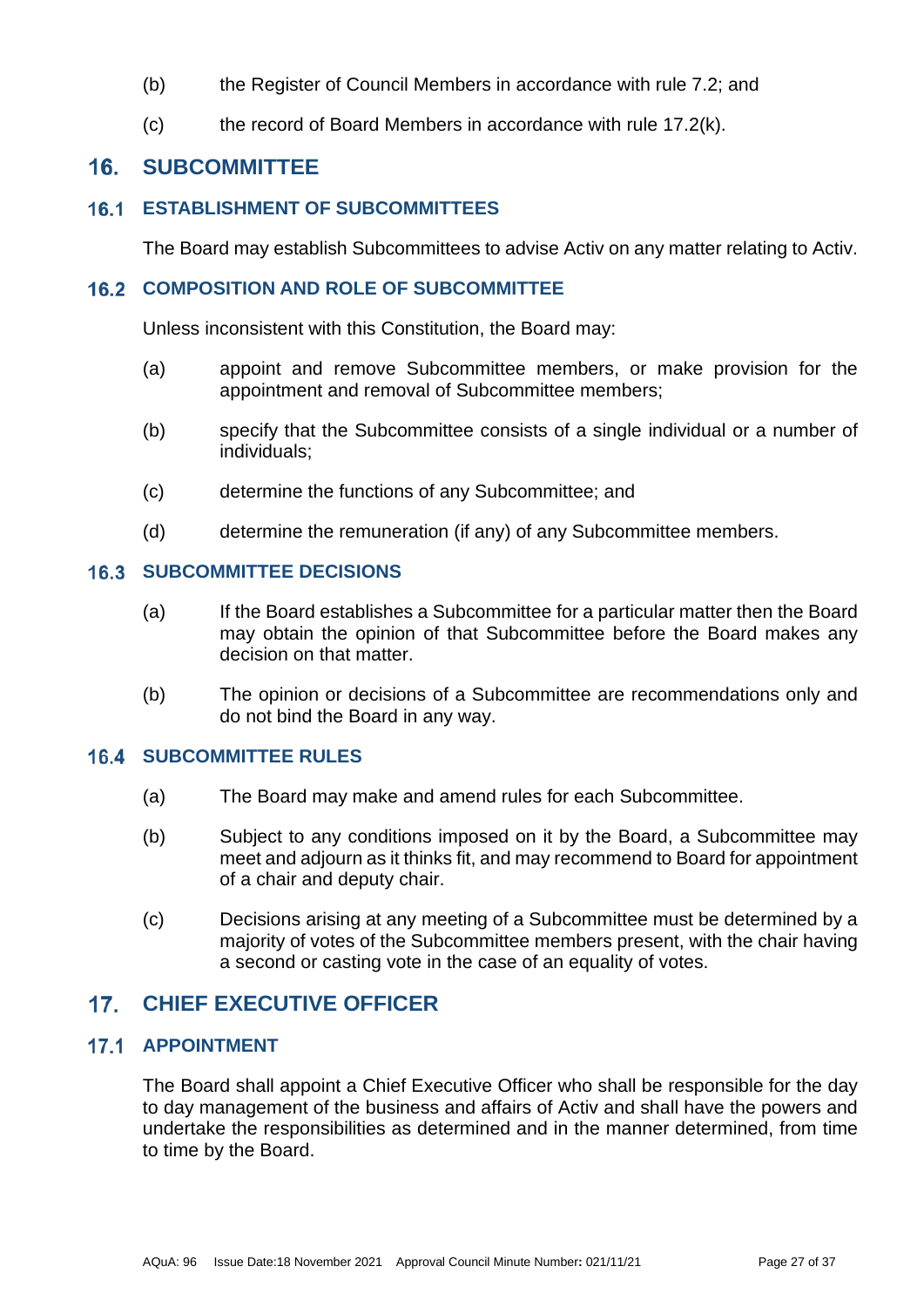# <span id="page-27-0"></span>**17.2 DUTIES**

In addition to rule [4.3,](#page-11-1) the duties of the Chief Executive Officer includes the following duties, amongst others which can be delegated at the discretion of the Chief Executive Officer:

- (a) managing Activ's affairs;
- (b) attend or be represented at all Board Meetings;
- (c) engagement and dismissal of people to enable effective management of Activ;
- (d) co-ordinating the correspondence of Activ;
- (e) consulting with the Chair of the Board regarding the business to be conducted at each Board Meeting and General Meeting;
- (f) preparing the notices required for General Meetings and Board Meetings and for the business to be conducted at General Meetings and Board Meetings;
- (g) maintenance and continual updating of an inventory of the furniture, fittings, goods, chattels, machines, vehicles and other property of all kinds belonging to Activ;
- (h) maintenance of records and books of accounts, also the preparation and rendition of the annual audited balance sheet of assets and liabilities and statement of income and expenditure;
- (i) maintaining a list of Support Groups as approved by the Board;
- (j) maintaining on behalf of Activ an up-to-date copy of these rules, as required under the Act;
- <span id="page-27-2"></span>(k) unless another Board Member is authorised by the Board to do so, maintaining on behalf of Activ a record of the names and address of persons who:
	- (i) are Board Members; and
	- (ii) are office-bearers.
- (l) ensuring the safe custody of the books of Activ, other than the financial records, financial statements and financial reports, as applicable to Activ; and
- (m) maintaining full and accurate electronic minutes of Board Meetings and General Meetings.

### <span id="page-27-1"></span>**17.3 TERMS OF APPOINTMENT**

The Chief Executive Officer shall:

- (a) be subject to a probationary period of six (6) months; and
- (b) be remunerated in such manner and in such amount as the Board shall from time to time determine.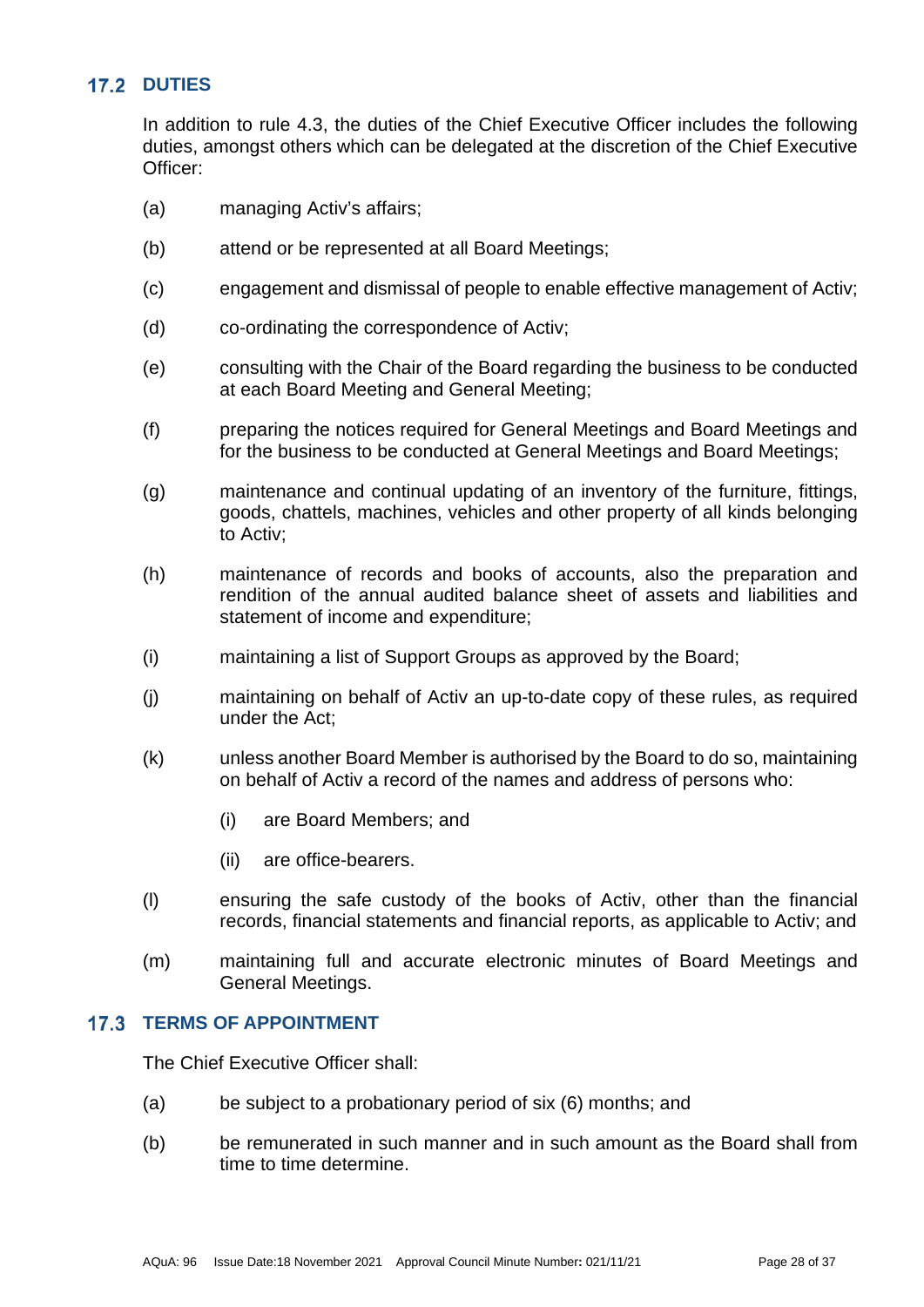### <span id="page-28-0"></span> $18.$ **GENERAL MEETINGS – COUNCIL MEETINGS**

#### <span id="page-28-1"></span> $18.1$ **ANNUAL GENERAL MEETINGS AND SPECIAL GENERAL MEETINGS**

- <span id="page-28-5"></span>(a) The Board:
	- (i) must convene an Annual General Meeting within six (6) months after the end of the Financial Year and at such time and place as the Board shall determine.
	- (ii) may at any time convene a Special General Meeting of Activ; and
	- (iii) must give notice under rule [18.3](#page-28-3) to convene a Special General Meeting of Activ, for the purpose which will be specified in the request, within forty two (42**)** days of receiving a written request to do so signed by not less than twenty percent 20% of the Council Members (**Percentage**), unless this Percentage is greater than the prescribed percentage under the Act, in which case the prescribed percentage under the Act will apply.
- (b) Board Members who are not Council Members may attend the Annual General Meeting, but are not entitled to vote.

# <span id="page-28-2"></span>**18.2 RIGHTS OF COUNCIL MEMBERS CONVENING SPECIAL GENERAL MEETING**

When a Special General Meeting is convened under rule [18.1\(a\)\(iii\):](#page-28-5)

- (a) the Board must:
	- (i) provide notice to all Council Members of the Special General Meeting in accordance with rule [18.4;](#page-28-4) or
	- (ii) ensure that the Council Members convening the Special General Meeting are supplied with the Register of Council Members in accordance with rule [7](#page-16-0) for the purpose of convening the Special General Meeting.
- (b) Activ must pay the reasonable expenses of convening and holding the Special General Meeting.

#### <span id="page-28-3"></span>**SUMMONING BY THE CHAIR OF THE COUNCIL, THE BOARD OR THE CHAIR**  $18.3$

The Chair of the Council, the Board or the Chair of the Board may request and call a General Meeting whenever they consider necessary, in the manner under rule [18.](#page-28-0)

# <span id="page-28-4"></span>**18.4 NOTICE OF GENERAL MEETING**

- (a) A notice of every General Meeting must:
	- (i) be given to all Council Members and the Auditor or Reviewer (if any) at least fourteen (14) days prior to the date of the General Meeting, except in the case of a General Meeting at which a Special Resolution is to be considered, in which case at least twenty one (21) days' notice must be given;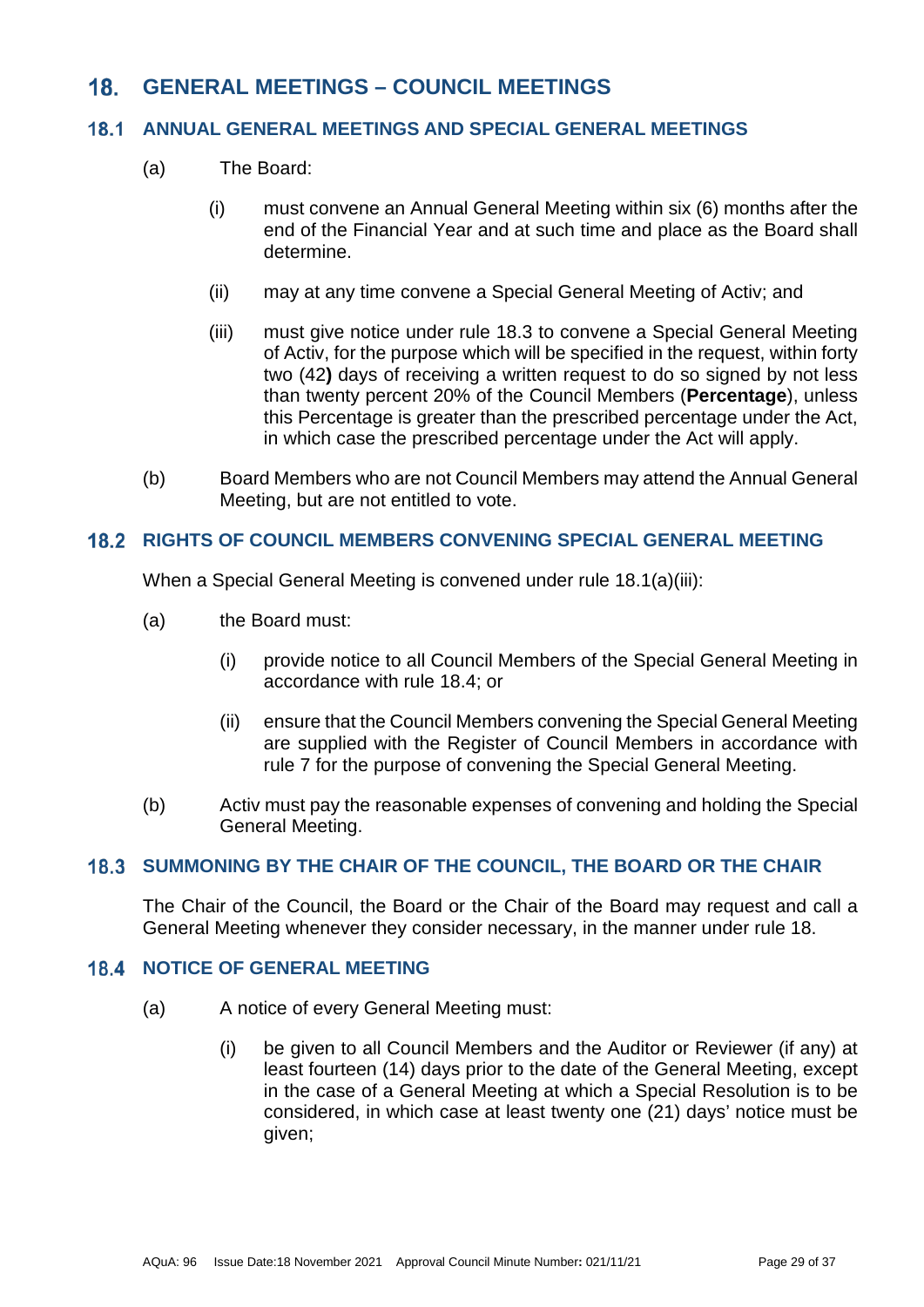- (ii) state the time, date and place of the General Meeting and the particulars of the business to be transacted at the General Meeting, including (where applicable), the wording of any proposed Special Resolutions, and the order in which the business is to be transacted;
- (iii) state that Council Members may appoint another Council Member as a proxy for the General Meeting and include a copy of any form that the Board has approved for the appointment of a proxy;
- (iv) contain details of Activ's voting procedures, including how to vote by post, electronic transmission, and proxy; and
- (v) be delivered by hand, sent by prepaid post or sent by electronic transmission to every Council Member in accordance with each Council Member's contact details appearing in the Register of Council Members in accordance with rule [7.](#page-16-0)
- (b) The General Meeting agenda and supporting papers should, as far as possible, be dispatched at least seven (7) days prior to the relevant meeting.
- (c) The Board is to distribute a statement of income and expenditure of a balance sheet of assets and liabilities together with the Auditor's report thereon and the Board's report against Activ's purpose and objects of this Constitution to Council Members prior to the Annual General Meeting.

# <span id="page-29-0"></span>**18.5 QUORUM**

- (a) A quorum at any General Meeting is the lowest integer which is equal to or greater than fifty per cent (50%) of the number of Council Members as at the date of the meeting, present in person or by proxy.
- (b) Where a quorum is not present at any General Meeting within thirty (30) minutes after the time appointed, the meeting shall stand adjourned to the same time and day in the following week. If at the adjourned meeting a quorum is not present within thirty (30) minutes of the time appointed for the commencement of the meeting, the Council Members present are to constitute a quorum.
- (c) There will not be transacted at any adjourned General Meeting any business other than the business left unfinished at or on the agenda of the General Meeting which was adjourned.
- (d) When a General Meeting is adjourned for a period of thirty (30) days or more, Activ must give notice under rule [18.4](#page-28-4) of the adjourned General Meeting as if that General Meeting was a new General Meeting.

### <span id="page-29-1"></span>**18.6 CHAIR OF GENERAL MEETINGS**

- (a) All General Meetings will be chaired by the Chair of the Council or if absent the Deputy Chair of the Council.
- (b) In the absence of the Chair of the Council and the Deputy Chair of the Council, a chair for the meeting must be elected by the Council Members present and voting.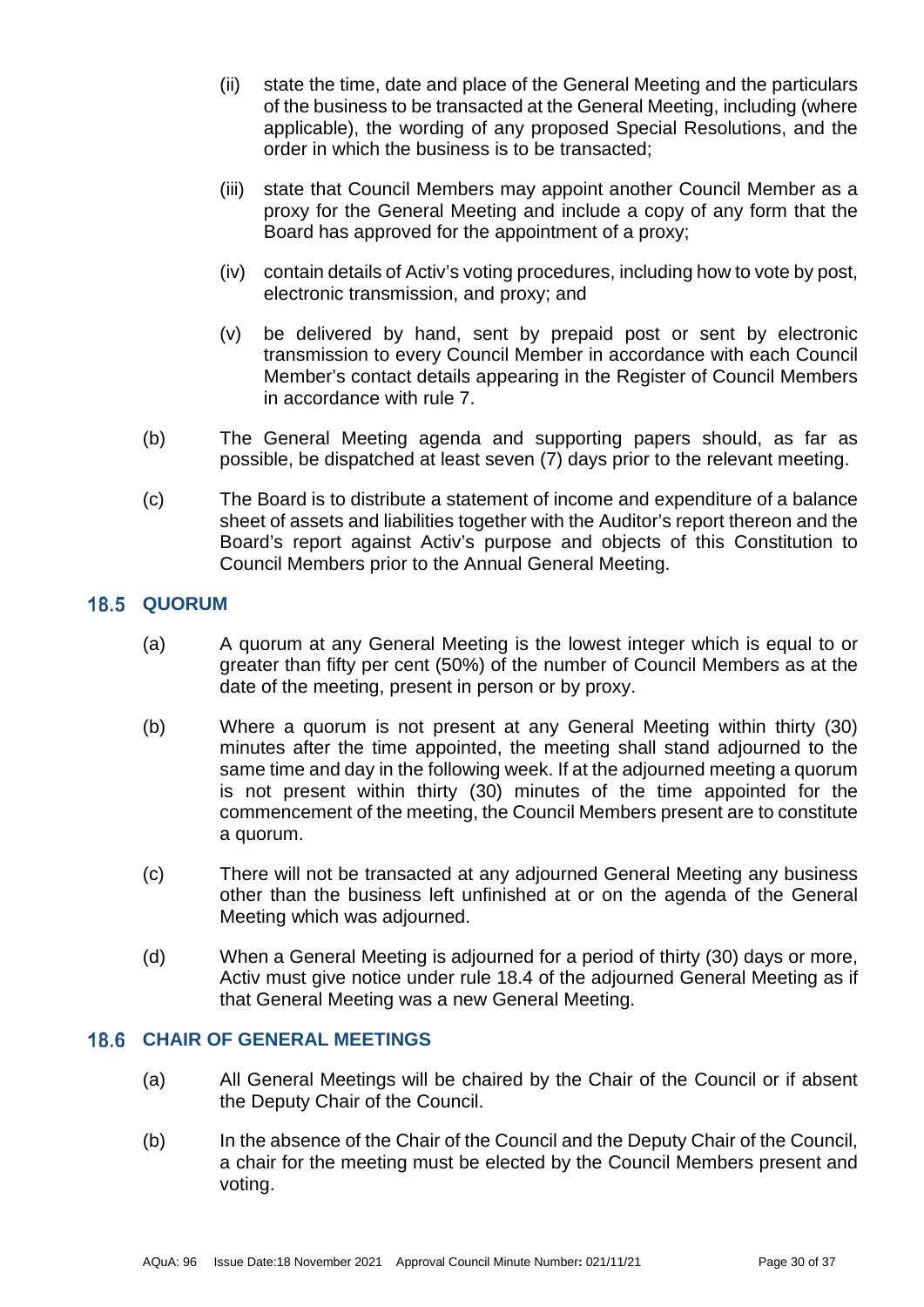- (c) The Chair of the Council may:
	- (i) with the consent at the General Meeting, adjourn any General Meeting from time to time and from place to place; and
	- (ii) impose reasonable time limits on the speakers on any motion.

# <span id="page-30-0"></span>**18.7 VOTING AT GENERAL MEETINGS**

- (a) Only Council Members may vote.
- (b) Each Council Member has one (1) vote and the vote shall include proxies (if applicable).
- (c) Every Council Member present at a General Meeting has a deliberative vote.
- (d) Unless otherwise provided in this Constitution or the Act, any resolution at a General Meeting will be carried by a simple majority of the Council Members present on a show of hands.
- (e) Where there is an equality of votes, the Chair of the Council has a casting vote in addition to their deliberate vote.
- (f) At any General Meeting, a declaration by the Chair of the Council that a resolution has been carried and an entry to that effect in the minute book of the proceedings of Activ under rule [18.13,](#page-31-4) is conclusive evidence of the fact unless, during the General Meeting at which the resolution is considered, a poll is demanded in accordance with rule [18.7\(h\).](#page-30-2)
- (g) At a General Meeting, a poll may be demanded by the Chair of the Council or by three or more Council Members present and, if so demanded, must be taken in such manner as the Chair of the Council directs.
- <span id="page-30-2"></span> $(h)$  If a poll is demanded and taken under rule [18.7\(h\),](#page-30-2) a declaration by the Chair of the Council of the result of the poll is evidence of the matter so declared.

# <span id="page-30-1"></span>18.8 PROXIES

- (a) A Council Member may appoint an individual who is a Council Member as his or her proxy to exercise a vote by proxy in respect of any motion before a General Meeting, only when that motion has been detailed in the Notice of Meeting.
- (b) No amendment to a motion contained in a notice of meeting is permitted at that meeting. The Council Member may appoint the Chair of the Council of the meeting as a proxy, and may indicate whether the proxy vote is in favour of or opposed to the motion.
- (c) A written instrument appointing any such proxy must be deposited with the Chair of the Council at least forty eight (48) hours prior to the commencement of the meeting otherwise it will have no effect.
- (d) The proxy must take the form as determined by the Council from time to time.
- (e) The proxy must be announced by the Chair of the Council of the meeting. Proxy votes will be available at the meeting for scrutiny by Council Members.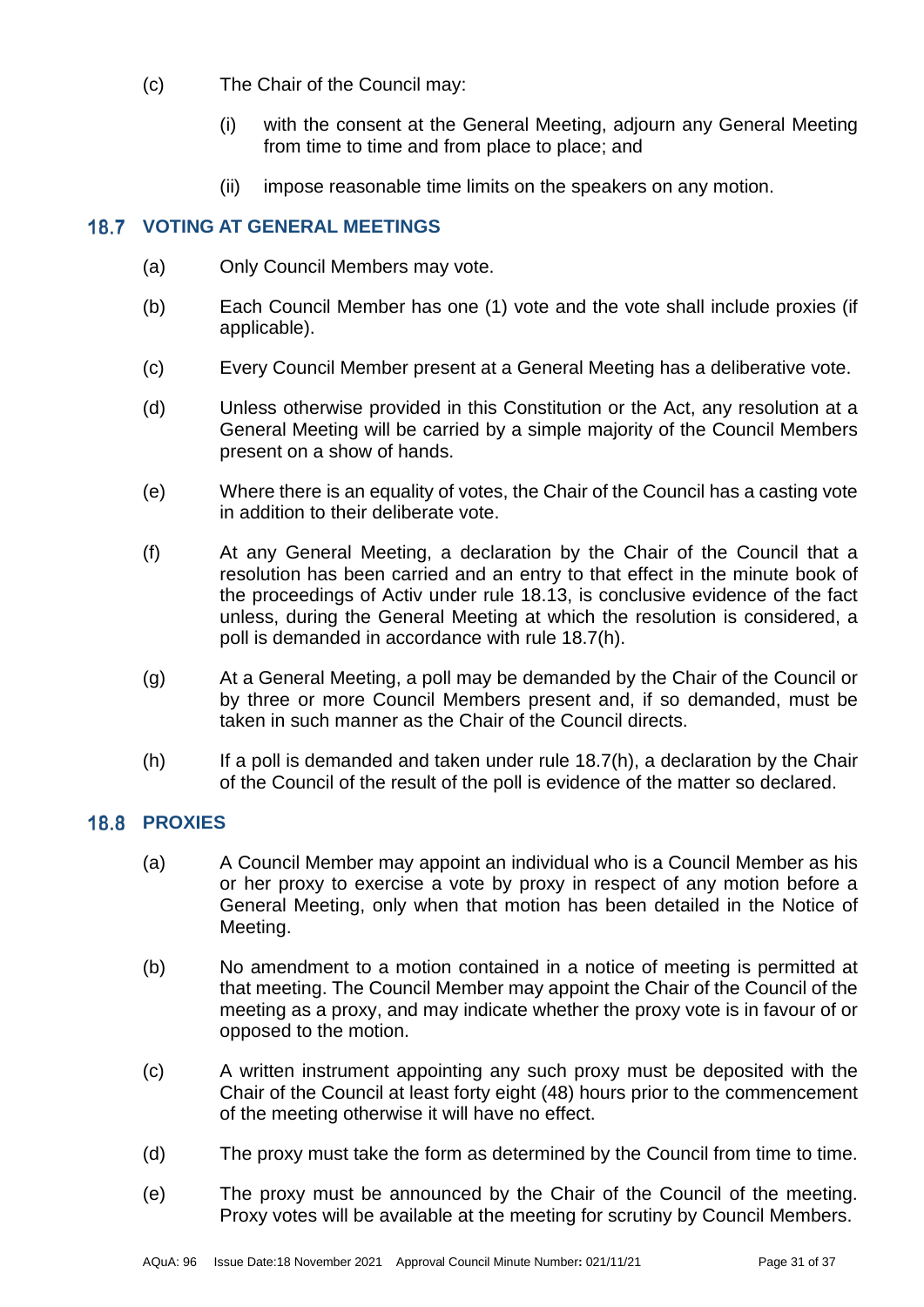- (f) The Council Member appointing the proxy may give specific directions as to how the proxy is to vote on his or her behalf.
- $(q)$  If not instructions are given to the proxy, the proxy mat vote as the proxy sees fit.

# <span id="page-31-0"></span>**AUDITOR OR REVIEWER'S RIGHT TO BE HEARD**

The Auditor or Reviewer (if any) is entitled to attend and be heard at a General Meeting on any part of the business of that meeting that concerns the Auditor or Reviewer (if any) in their professional capacity.

# <span id="page-31-1"></span>**18.10 USE OF TECHNOLOGY AT GENERAL MEETING**

- (a) Activ may hold a General Meeting at 2 or more venues using any technology that gives the Council Members entitled to be heard at a General Meeting, a reasonable opportunity to participate.
- (b) The Council Members may only withdraw their consent for the use of technology by a resolution of Activ at a General Meeting.

### <span id="page-31-2"></span>**18.11 POSTPONING OR CANCELLING A MEETING**

- (a) Subject to rule [18.11\(b\),](#page-31-5) the Board may change the venue for, postpone or cancel a General Meeting at its own discretion.
- <span id="page-31-5"></span>(b) If a Special General Meeting is called under rule [18.1\(a\)\(iii\),](#page-28-5) the Board must not cancel it without the consent of the relevant Council Members.

# <span id="page-31-3"></span>**18.12 ANNUAL GENERAL MEETING**

Every Annual General Meeting must consider the following business in the following order:

- (a) the disclosure of the nature and extent of all material personal interests required to be disclosed under rule [15.7\(a\)](#page-24-6) (if any);
- (b) appointment of Board Members;
- (c) the presentation of the financial accounts of Activ and reports of the Board; and
- (d) any other business specified in the notice convening the Annual General Meeting.

### <span id="page-31-6"></span><span id="page-31-4"></span>**18.13 MINUTES OF GENERAL MEETINGS**

- (a) The Chief Executive Officer, or such other person nominated and authorised by the Board, must cause proper electronic minutes of all proceedings of every General Meeting to be entered into a minute book within a reasonable time after the holding of each such General Meeting.
- (b) The minutes referred to under rule [18.13\(a\)](#page-31-6) must record:
	- (i) the names of all Council Members who attended the meeting;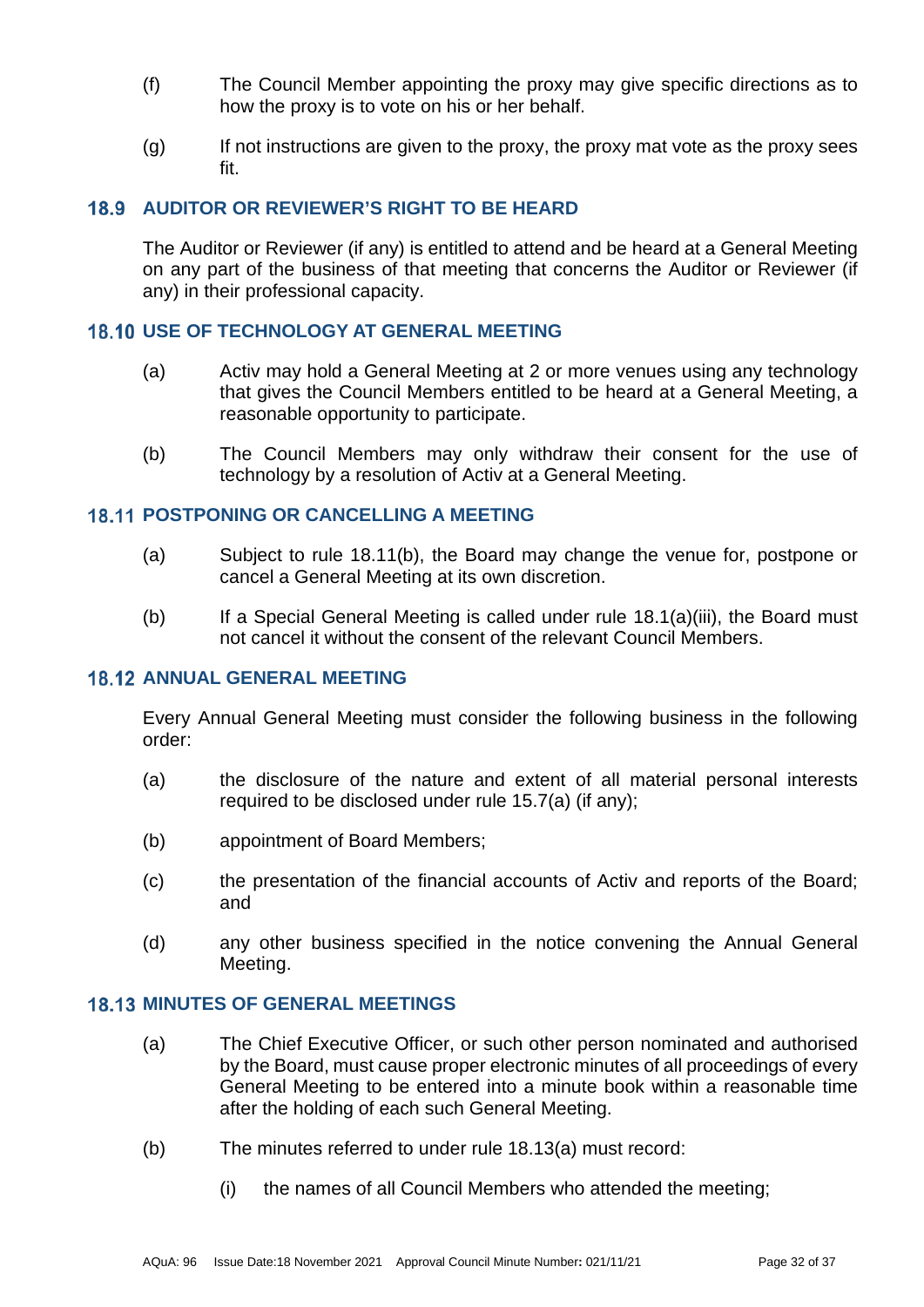- (ii) any proxy forms validly received in accordance with rule [18.8;](#page-30-1)
- (iii) details of any material personal interest disclosed by a Council Member at the General Meeting; and
- (iv) all resolutions passed by the General Meeting.
- (c) The minutes created under rule [18.13\(a\)](#page-31-6) when signed by the Chair of the Council of the General Meeting are, until the contrary is proved, evidence that:
	- (i) the General Meeting was duly convened and held;
	- (ii) all proceedings recorded as having taken place at the General Meeting did in fact take place; and
	- (iii) all appointments reported to have been made at the General Meeting have been validly made.

#### <span id="page-32-0"></span> $19.$ **DISPUTE RESOLUTION**

- (a) The dispute resolution procedure set out in this rule [19](#page-32-0) applies to disputes arising under or in relation to this Constitution between:
	- (i) a Council Member and another Council Member; and
	- (ii) a Council Member and Activ.
- (b) The parties to a dispute must meet and discuss the matter in dispute, and, if possible, resolve the dispute within fourteen (14) days after the dispute comes to the attention of all of the parties.
- (c) If the parties are unable to resolve the dispute at the meeting, or if a party fails to attend that meeting, then the parties must, within ten (10) days, arrange to hold a meeting in the presence of a registered mediator.
- (d) The parties to the dispute must, in good faith, attempt to settle the dispute by mediation.
- (e) The mediator, in conducting the mediation, must:
	- (i) give the parties to the mediation process every opportunity to be heard;
	- (ii) allow due consideration by all parties of any written statement submitted by any party; and
	- (iii) ensure that natural justice is accorded to the parties to the dispute throughout the mediation process.
- (f) The mediator must not determine the dispute.
- (g) The mediation must be confidential and without prejudice.
- (h) If the mediation process does not result in the dispute being resolved, the parties may seek to resolve the dispute in accordance with the Act or otherwise at law.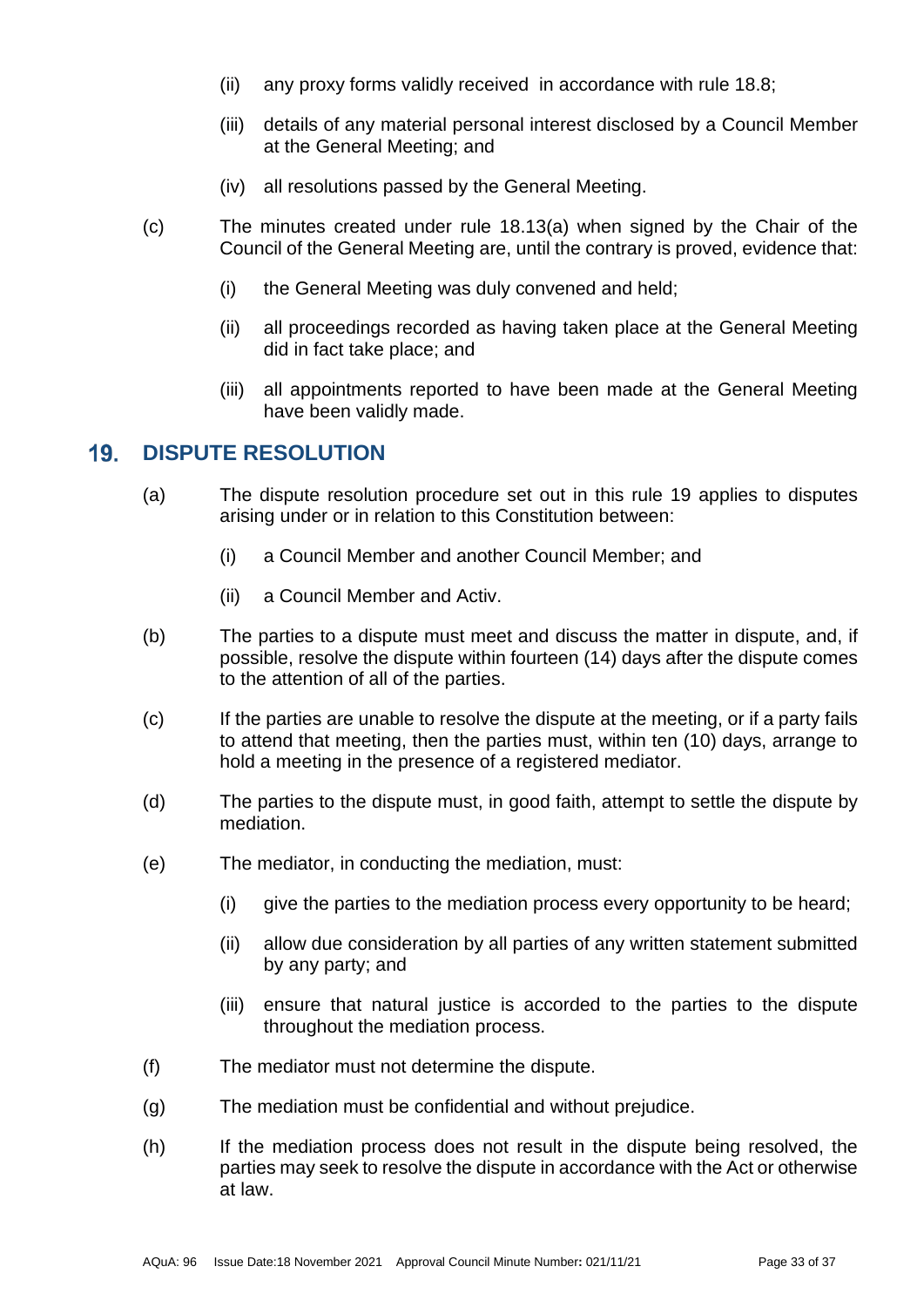#### <span id="page-33-0"></span> $20.$ **ADMINISTRATION**

The Council is to receive all necessary secretarial and administrative support from Activ.

#### <span id="page-33-1"></span> $21$ **INDEMNITIES**

#### <span id="page-33-2"></span> $21.1$ **COUNCIL MEMBERS BOUND BY RULES AND DECISIONS OF THE BOARD**

- (a) Every Council Member agrees to comply with this Constitution.
- (b) The Council is bound by the decisions of the Board.

# <span id="page-33-3"></span>**BOARD MEMBERS NOT LIABLE**

No Board Member or officer or employee of Activ shall be liable for the acts, error, omission, conduct, misstatement, misleading statement, neglects, defamation, infringement of rights of intellectual property or breach of duty; trust; contract, warranty of authority; statute or confidentiality, actually or allegedly committed or defaults of any other member, officer or servant of Activ or for joining in any receipt or other act of conformity or for any loss or expense incurred by Activ through the insufficiency and/or deficiency of title to any property acquired by order of the officer for or on behalf of Activ or for the insufficiency and/or deficiency of any security in or upon which any of the moneys of Activ shall be invested or for any loss or damage arising from the bankruptcy, insolvency or the unlawful act of any person with whom any moneys, securities or assets shall be deposited or from any loss occasioned by any error of judgment or oversight on his or her part or for any other loss, damage or misfortune whatever which shall happen in the execution of his or her duties or in relation thereto unless the same shall occur through his or her own dishonesty, wilful negligence, default, breach of duty or breach of trust.

# <span id="page-33-4"></span>**21.3 INDEMNIFICATION OF BOARD MEMBERS**

Every Board Member and other officer or employee of Activ shall be indemnified by Activ against any claims, demands, actions or suits made against that person by reason of any act or thing done by him or her as a Board Member, officer or servant in the proper and lawful discharge of his or her duties for and on behalf of Activ and it shall be the duty of the Board to pay out of the funds of Activ all costs necessarily or incidentally incurred (including travelling expenses) which that person may suffer as a result thereof.

### <span id="page-33-5"></span> $22.$ **DISSOLUTION, WINDING UP OR AMALGAMATION**

#### <span id="page-33-6"></span> $22.1$ **SPECIAL RESOLUTION NECESSARY**

Activ may be cancelled, wound up or amalgamated with another institution, association, society or other body if a Special Resolution is passed at any General Meeting.

# <span id="page-33-7"></span>22.2 NOTICE REQUIRED

(a) Where, in any case, it is proposed that the affairs of Activ be amalgamated with those of any other institution, association, society or other body, and as a result of such amalgamation, Activ ceases to exist as a separate body, notice of the proposal must be given to the Council Members.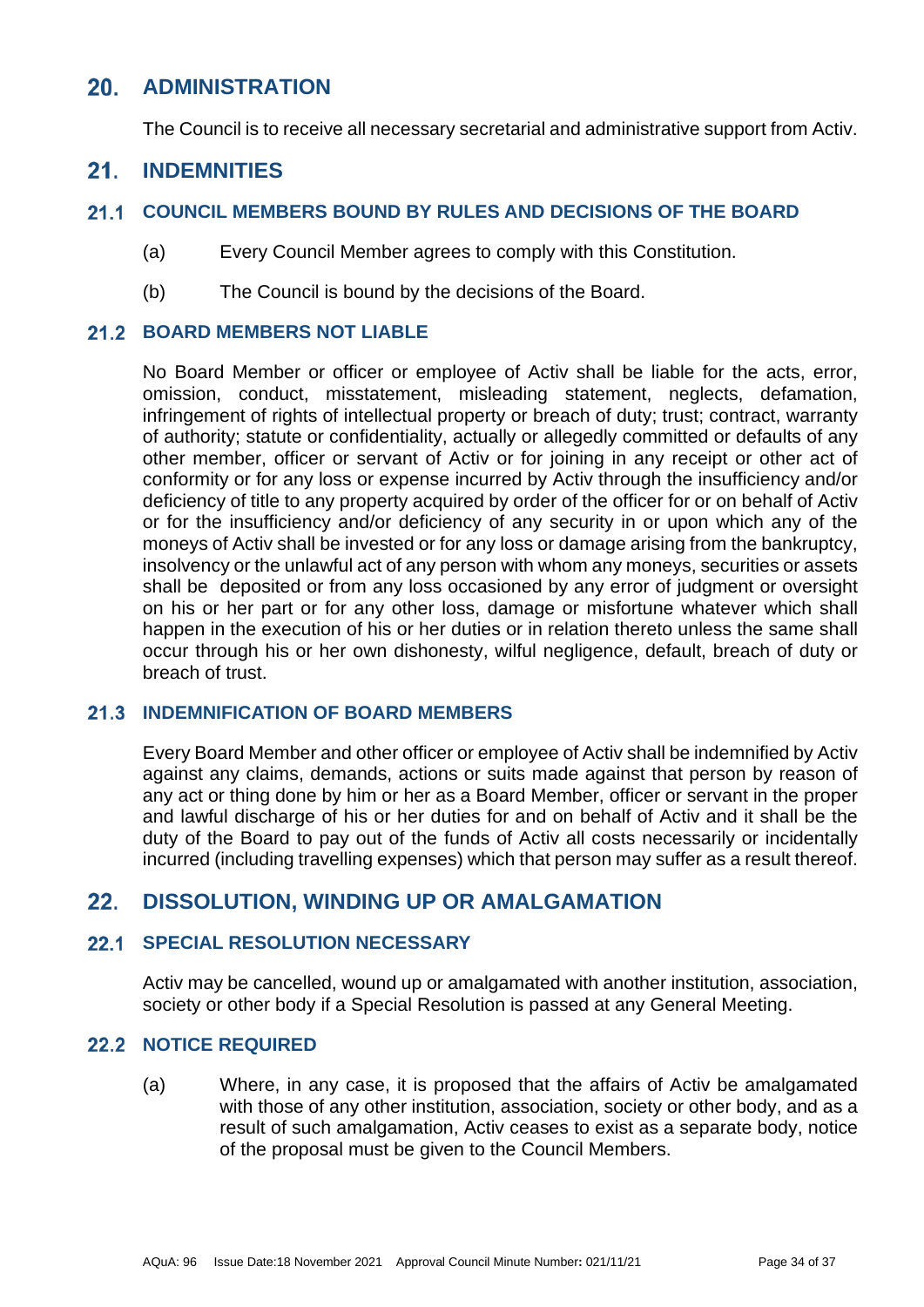(b) Notices are deemed to have been served on any Council Member when delivered personally, sent by a prepaid letter or electronic means, addressed to the Council Member at the address as shown in the register.

#### <span id="page-34-0"></span> $22.3$ **DISTRIBUTION OF SURPLUS**

- (a) Surplus property, in relation to Activ, means property remaining after the satisfaction of:
	- (i) the debts and liabilities of Activ; and
	- (ii) the costs, charges and expenses of winding up or cancelling the incorporation of Activ,

but does not include books relating to the management of Activ or Community Housing Assets.

- (b) Immediately prior to the cancellation of the incorporation or the winding up of Activ, all Community Housing Assets in which the Housing Authority has a legal interest under a legal agreement with Activ, are to be, in accordance with the legal agreement and as directed by the Housing Authority, transferred to:
	- (i) the Housing Authority; or
	- (ii) another registered Community Housing Provider in Western Australia.
- <span id="page-34-2"></span>(c) On the cancellation of the incorporation, the winding up of Activ or upon Activ ceasing to be endorsed as a Deductible Gift Recipient, the surplus property (including any gifts, deductible contributions and money received from such gifts and contributions) must not be paid to or distributed among the Council Members, or former Council Members, but must be transferred to an entity of the type referred to under section 24(1) of the Act which:
	- (i) has similar objects to the Activ's objects;
	- (ii) is approved as a Deductible Gift Recipient and a Registered Public Benevolent Institution; and
	- (iii) prohibits distribution of its income and property among its members and directors (if any) to an extent at least as great as is imposed on Activ by rule [5.2.](#page-11-4)
- (d) The identity of the organisation referred to in rule [22.3\(c\)](#page-34-2) must be determined by the Council Members in a General Meeting before a dissolution.

### <span id="page-34-1"></span>23. **AUDITOR OR REVIEWER**

- (a) Activ must have its financial report for each Financial Year audited or reviewed in accordance with the provisions of the Act.
- (b) Activ must appoint an Auditor or Reviewer, as the case may be, in accordance with the provisions of the Act.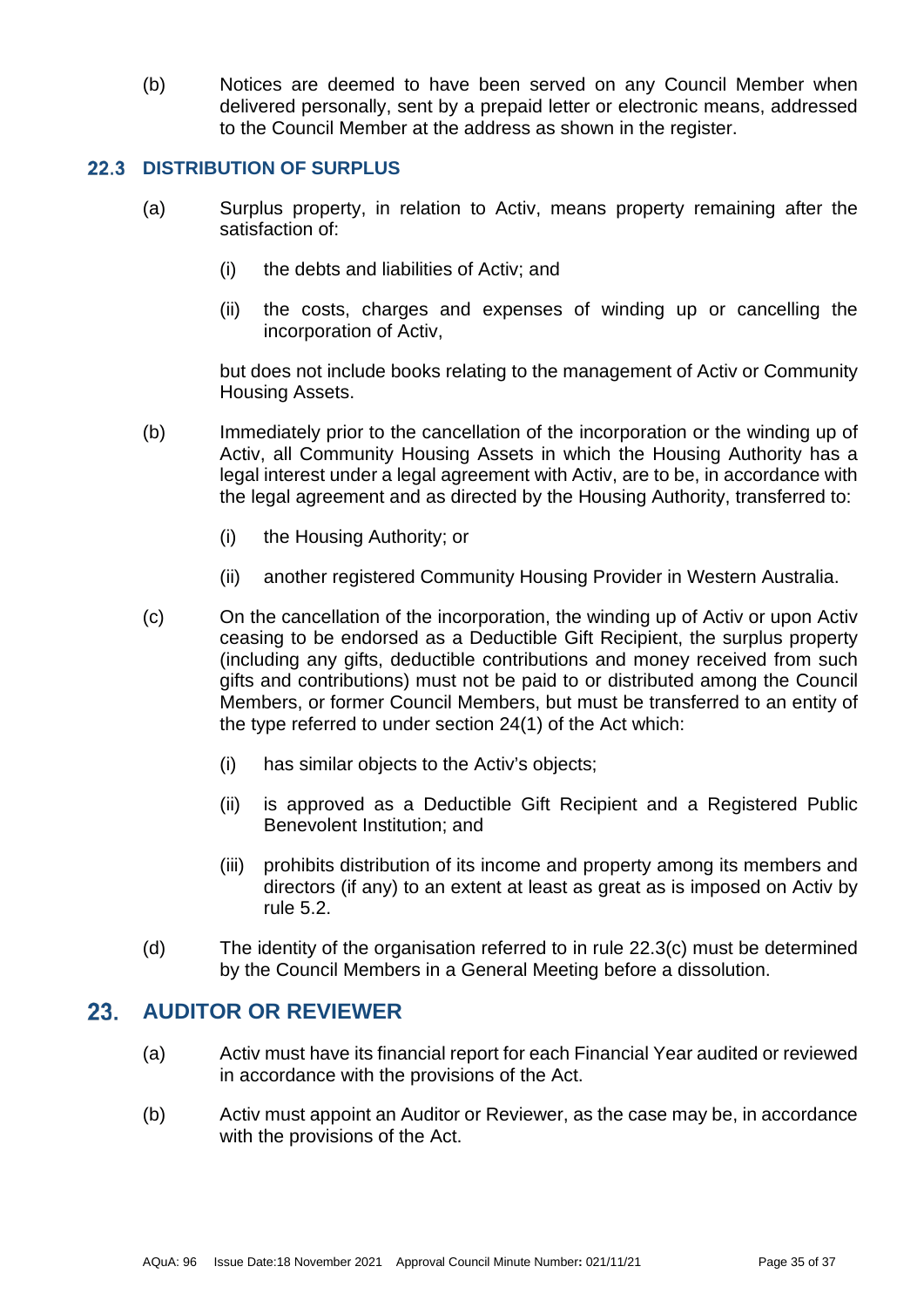### <span id="page-35-0"></span> $24$ **NOTICES**

#### <span id="page-35-1"></span> $24.1$ **SERVICE ON COUNCIL MEMBERS OR BOARD MEMBERS**

- (a) A notice under this Constitution is deemed to be properly served if the notice is addressed and delivered to the Council or Board Member in person, by prepaid post or by email as per the details contained in the Register of Council Members.
- (b) The non receipt of, or the omission to send to any Council Member or Board Member, any notice or other document required to be sent to a Council or Board Member under this Constitution does not invalidate any General Meeting or Board Meeting.

# <span id="page-35-2"></span>24.2 **SERVICE ON ACTIV**

A notice may be served on Activ by either email, post or personal delivery to the Chief Executive Officer.

# <span id="page-35-3"></span>**24.3 TIME FOR SERVICE OF NOTICE**

- (a) A notice is deemed to have been received by a Council or Board Member or other person if:
	- (i) personally delivered, on the day of delivery;
	- (ii) served by pre-paid post, on the day following that upon which it is posted; or
	- (iii) sent electronically, on the date that the electronic communication was sent,

but if the communication is taken to be received on a day that is not a Business Day or after 5.00pm, it is taken to be received at 9.00am on the next Business Day.

#### <span id="page-35-4"></span> $25<sub>1</sub>$ **ALTERATION/CHANGES OF THE CONSTITUTION**

- (a) Subject to this Constitution Activ may, by Special Resolution, resolve to amend this Constitution.
- (b) All previous acts and appointments legal and valid under this Constitution, prior to the amendment or repeal of the rules or under the former Rules (subject to any later rules), will remain legal and valid.
- (c) Any amendment or repeal of this Constitution or any new rules only has force or effect as set out under the Act.
- (d) Activ must notify the Australian Tax Office, the Australian Charities and Notfor-profits Commission and the Commissioner for Consumer Protection of any amendments to this Constitution.